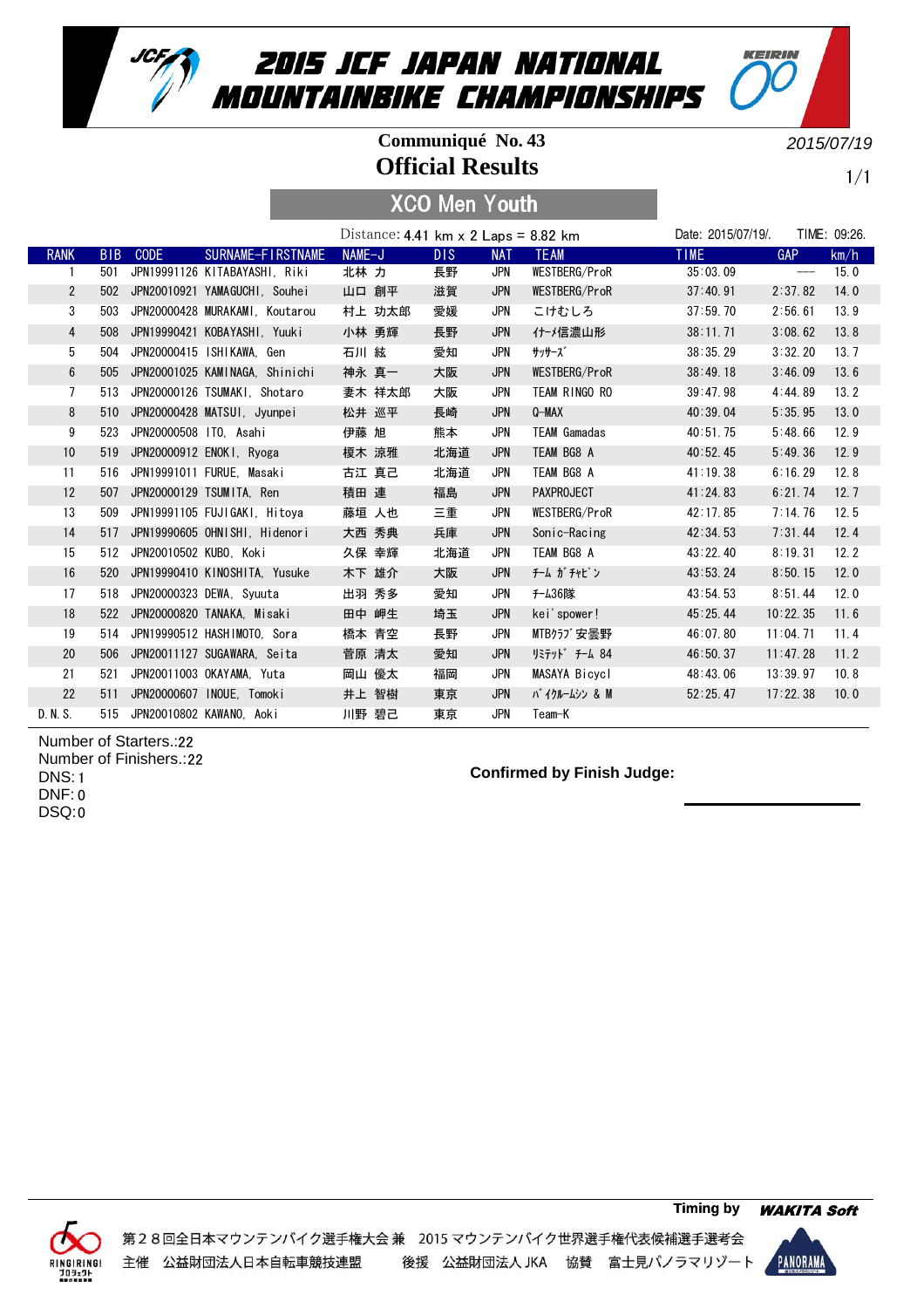

## **Official Results Communiqué No. 44**

2015/07/19

KEIRIN

1/2

| <b>XCO Men ChallengeA</b> |  |
|---------------------------|--|
|---------------------------|--|

|                |     |          |                                    | Distance: 4.41 km $\times$ 2 Laps = 8.82 km |      |            |                   | Date: 2015/07/19/. |                               | TIME: 09:28. |
|----------------|-----|----------|------------------------------------|---------------------------------------------|------|------------|-------------------|--------------------|-------------------------------|--------------|
| <b>RANK</b>    |     | BIB CODE | SURNAME-FIRSTNAME                  | NAME-J                                      | DIS. | <b>NAT</b> | <b>TEAM</b>       | <b>TIME</b>        | <b>GAP</b>                    | km/h         |
| -1             | 601 |          | JPN19931028 USHIRO, Yuuya          | 後呂 有哉                                       | 愛知   | JPN        | 岩井商会レーシンク         | 40:01.35           | $\hspace{1.5cm} \textbf{---}$ | 13.2         |
| $\overline{2}$ |     |          | 619 JPN19930219 YAMADA, Daisuke    | 山田 大介                                       | 福島   | <b>JPN</b> | <b>PAXPROJECT</b> | 40:03.64           | 2.29                          | 13.2         |
| 3              |     |          | 602 JPN19890125 FUKUOUJI, Hiroki   | 福王寺 大樹                                      | 埼玉   | JPN        | たぬき小屋             | 40:39.33           | 37.98                         | 13.0         |
| $\overline{4}$ | 611 |          | JPN19751120 NISHIGAICHI, Yuji      | 西垣内 裕治                                      | 東京   | <b>JPN</b> | 日野自動車レシ           | 41:01.82           | 1:00.47                       | 12.8         |
| 5              |     |          | 603 JPN19810213 AKIYAMA, Daisuke   | 秋山 大輔                                       | 東京   | <b>JPN</b> | ナカザワジム XCO        | 41:41.56           | 1:40.21                       | 12.6         |
| 6              |     |          | 612 JPN19900331 TAKUMA, Takaaki    | 詫間 啓耀                                       | 神奈川  | <b>JPN</b> | KhodaaBloom       | 42:03.33           | 2:01.98                       | 12.5         |
| 7              | 607 |          | JPN19690401 SAWADA, Yuichi         | 澤田 雄一                                       | 長野   | JPN        | チームサイクルマイント゛      | 42:15.43           | 2:14.08                       | 12.5         |
| 8              | 613 |          | JPN19890125 FUKUOUJI, Itsuki       | 福王寺 一樹                                      | 埼玉   | <b>JPN</b> | たぬき小屋             | 42:35.58           | 2:34.23                       | 12.4         |
| 9              | 642 |          | JPN19700718 HIROSHI, Tanimoto      | 谷本 浩志                                       | 広島   | JPN        | パ ワースポ ーツ・SIC     | 43:18.29           | 3:16.94                       | 12.2         |
| 10             | 606 |          | JPN19830504 KOJIMA, Taro           | 小嶋 太郎                                       | 東京   | <b>JPN</b> | 日本ろう自転            | 43:20.05           | 3:18.70                       | 12.2         |
| 11             | 633 |          | JPN19820805 UTSUMI, Takahiro       | 内海 敬大                                       | 神奈川  | JPN        | Cyclery KIRIN     | 44:09.27           | 4:07.92                       | 11.9         |
| 12             |     |          | 616 JPN19820428 ISU, Daisuke       | 井須 大輔                                       | 京都   | <b>JPN</b> | STROKE/TOM'S      | 44:18.54           | 4:17.19                       | 11.9         |
| 13             |     |          | 622 JPN19751123 ONODERA, Hiroyuki  | 小野寺 寛之                                      | 東京   | JPN        | ペル・タ              | 44:39.14           | 4:37.79                       | 11.8         |
| 14             |     |          | 605 JPN19710108 FUJI, Takuya       | 藤 拓也                                        | 東京   | <b>JPN</b> | T22KY             | 44:53.86           | 4:52.51                       | 11.7         |
| 15             |     |          | 614 JPN19880110 KODAN, Akira       | 小段 亮                                        | 長野   | <b>JPN</b> | MTBクラブ安曇野         | 45:09.49           | 5:08.14                       | 11.7         |
| 16             | 610 |          | JPN19760727 UEDA, Atsushi          | 植田 篤                                        | 神奈川  | <b>JPN</b> | TEAM RINGO RO     | 45:28.42           | 5:27.07                       | 11.6         |
| 17             |     |          | 615 JPN19690529 UCHINO, Shinji     | 内野 真治                                       | 東京   | <b>JPN</b> | $B - B - Q$       | 45:33.87           | 5:32.52                       | 11.6         |
| 18             | 629 |          | JPN19660627 ASANO, Tsutomu         | 浅野 勤                                        | 埼玉   | <b>JPN</b> | <b>ペルジタ</b>       | 45:35.08           | 5:33.73                       | 11.6         |
| 19             | 627 |          | JPN19800719 BOUI, Yousuke          | 坊井 洋介                                       | 千葉   | JPN        | MilePost BMC      | 45:37.77           | 5:36.42                       | 11.5         |
| 20             | 632 |          | JPN19760320 MINOWA, Yoshihiro      | 美濃羽 良広                                      | 愛知   | <b>JPN</b> | mino              | 45:39.28           | 5:37.93                       | 11.5         |
| 21             | 625 |          | JPN19770915 TAKADA, Shinsuke       | 高田 真督                                       | 神奈川  | JPN        | バ イクルームシン & M     | 46:23.41           | 6:22.06                       | 11.4         |
| 22             | 609 |          | JPN19730528 KAWAKAMI, Tetsuzo      | 川上 徹造                                       | 神奈川  | <b>JPN</b> | BeX ISOYA         | 46:24.77           | 6:23.42                       | 11.4         |
| 23             | 635 |          | JPN19640529 WATANABE, Shingo       | 渡辺 信吾                                       | 埼玉   | <b>JPN</b> | cycleclub3UP      | 46:28.41           | 6:27.06                       | 11.3         |
| 24             | 640 |          | JPN19680517 KINOSHITA, Toshiyuki   | 木下 聡之                                       | 大阪   | <b>JPN</b> | リミテット゛ チーム 84     | 46:45.74           | 6:44.39                       | 11.3         |
| 25             |     |          | 623 JPN19761009 MATSUMOTO, Kousuke | 松本 公佑                                       | 神奈川  | <b>JPN</b> | HEART VIEW        | 46:56.82           | 6:55.47                       | 11.2         |
| 26             | 624 |          | JPN19661118 SAKATA, Hidetaka       | 坂田 秀貴                                       | 奈良   | <b>JPN</b> | Team まんま          | 47:02.76           | 7:01.41                       | 11.2         |
| 27             | 608 |          | JPN19930521 NAGAO, Hiroki          | 長尾 宏樹                                       | 福島   | <b>JPN</b> | PAXPROJECT        | 47:04.35           | 7:03.00                       | 11.2         |
| 28             | 617 |          | JPN19780320 ENDO, Hiroki           | 遠藤 弘樹                                       | 東京   | <b>JPN</b> | WESTBERG/ProR     | 47:12.71           | 7:11.36                       | 11.2         |
| 29             | 641 |          | JPN19700803 NOZAWA, Kazunori       | 野澤 和紀                                       | 埼玉   | JPN        | cycleclub3UP      | 47:13.86           | 7:12.51                       | 11.2         |
| 30             |     |          | 637 JPN19670827 MATSUDA, Kiyosi    | 松田 清                                        | 神奈川  | <b>JPN</b> | HEART VIEW        | 47:31.92           | 7:30.57                       | 11.1         |
| 31             | 621 |          | JPN19850924 TAKAHASHI, Yuki        | 高橋 勇希                                       | 東京   | JPN        | ナカザワジム XCO        | 48:07.73           | 8:06.38                       | 10.9         |
| 32             |     |          | 618 JPN19850622 FUJITA, Hironori   | 藤田 浩典                                       | 愛知   | <b>JPN</b> | カントリーモーニング        | 48:23.13           | 8:21.78                       | 10.9         |
| 33             |     |          | 620 JPN19711103 YAMAMOTO, Chiaya   | 山本 治文                                       | 静岡   | <b>JPN</b> | <b>f-ム埼玉県人</b>    | 48:59.67           | 8:58.32                       | 10.8         |
| 34             | 628 |          | JPN19701002 TANI, Kazuto           | 谷 和人                                        | 埼玉   | <b>JPN</b> | WAJIN             | 49:44.62           | 9:43.27                       | 10.6         |
| 35             | 626 |          | JPN19781228 YAMAMOTO, Tatsuya      | 山本 辰弥                                       | 兵庫   | JPN        | TEAM RINGO RO     | 50:00.45           | 9:59.10                       | 10.5         |
| 36             | 634 |          | JPN19711226 YAMAMOTO, Kazuhiro     | 山本 和広                                       | 愛知   | <b>JPN</b> | サイクルマスター          | 50:03.44           | 10:02.09                      | 10.5         |
| 37             | 631 |          | JPN19610208 GOMI, Takato           | 五味 隆登                                       | 東京   | JPN        | テレマークスキー協会        | 50:12.09           | 10:10.74                      | 10.5         |
| 38             | 630 |          | JPN19700417 MATSUO, Mitsuhiro      | 松尾 光浩                                       | 東京   | <b>JPN</b> | ペルゾタ              | 50:52.56           | 10:51.21                      | 10.4         |
| 39             | 636 |          | JPN19650521 KONDA, Atsunobu        | 譽田 敦信                                       | 愛知   | JPN        | SNG               | 52:32.96           | 12:31.61                      | 10.0         |
| 40             | 604 |          | JPN19770117 SUZUKI, Atsuo          | 鈴木 敦夫                                       | 長野   | <b>JPN</b> | 松本エキノコックス         | 57:49.37           | 17:48.02                      | 9.1          |
| D. N. S.       | 638 |          | JPN19731125 ENDO, Masahiro         | 遠藤 勝博                                       | 東京   | JPN        | Rise-Ride 202     |                    |                               |              |
| D. N. S.       |     |          | 639 JPN19780422 KIKUCHI, Shusuke   | 菊地 修介                                       | 栃木   | <b>JPN</b> | RIDE to FUN       |                    |                               |              |



第28回全日本マウンテンバイク選手権大会兼 2015 マウンテンバイク世界選手権代表候補選手選考会 主催 公益財団法人日本自転車競技連盟 後援 公益財団法人 JKA 協賛 富士見パノラマリゾート

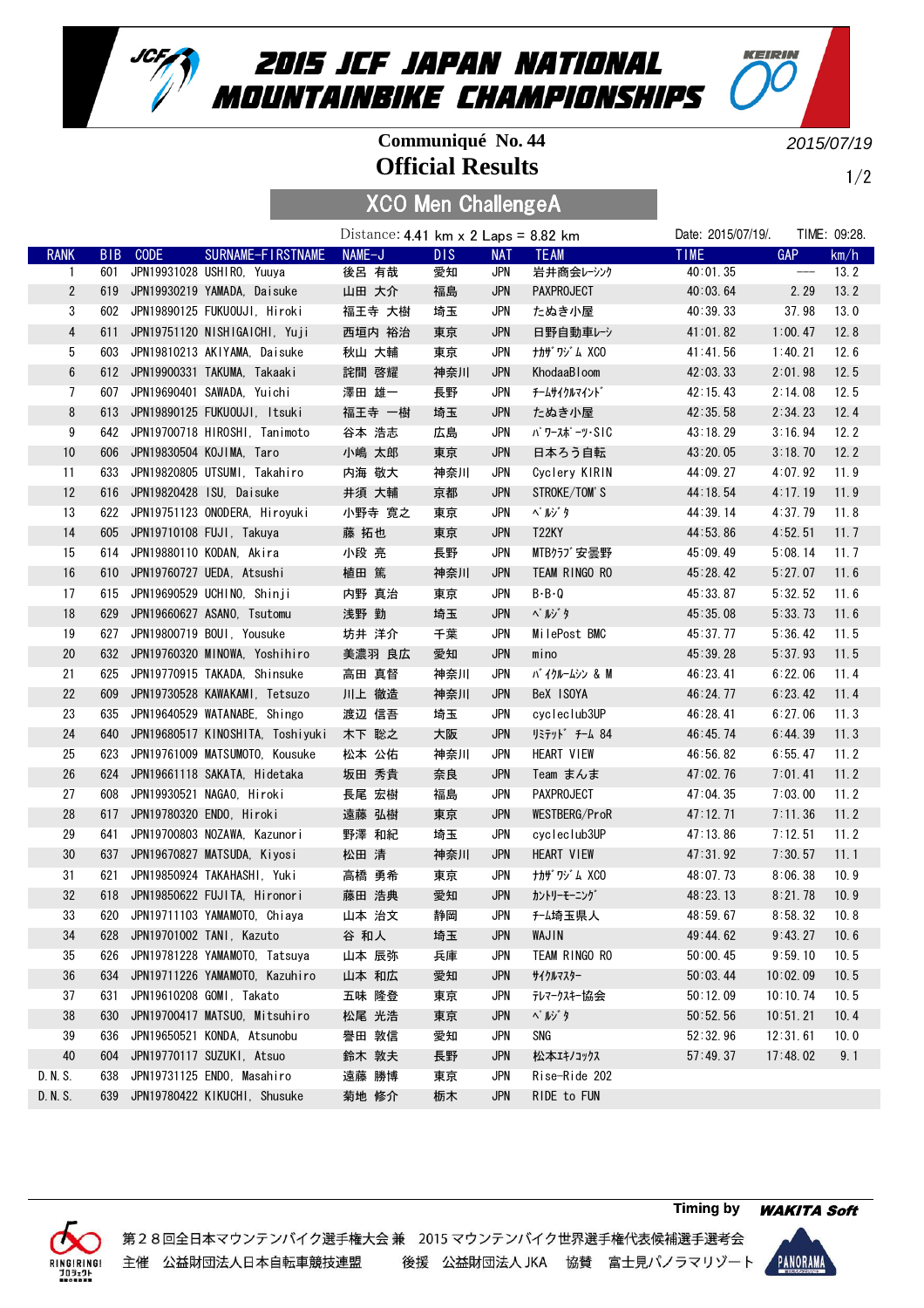



| Communiqué No. 44         | 2015/07/19 |
|---------------------------|------------|
| <b>Official Results</b>   |            |
| <b>XCO Men ChallengeA</b> |            |

KEIPIN

|                        |            |             |                   |        |     |            |      | Date: 2015/07/19/. |     | TIME:<br>09:28. |
|------------------------|------------|-------------|-------------------|--------|-----|------------|------|--------------------|-----|-----------------|
| <b>RANK</b>            | <b>BIB</b> | <b>CODE</b> | SURNAME-FIRSTNAME | NAME-J | DIS | <b>NAT</b> | TEAM | <b>TIME</b>        | GAP | km/h            |
| Number of Ctartors 140 |            |             |                   |        |     |            |      |                    |     |                 |

Number of Starters.: 40 Number of Finishers.: 40 2 DNS: 0 DNF: 0 DSQ:



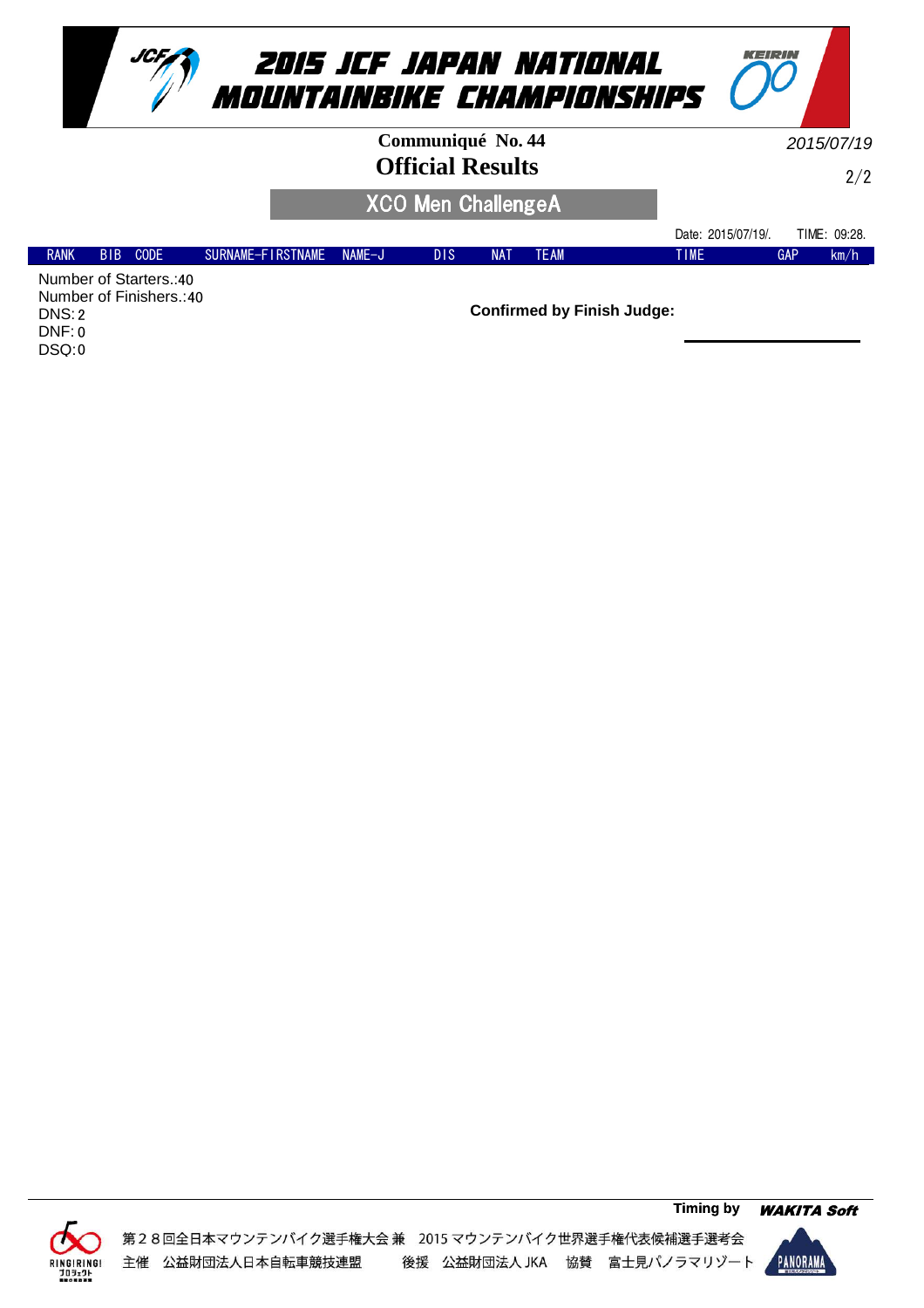

#### **Official Results Communiqué No. 45**

2015/07/19

KEIRIN

1/1

## XCO Women Challenge

|             |      |                      |                              | Distance: 4.41 km $\times$ 2 Laps = 8.82 km |            |            |                   | Date: 2015/07/19/. |                   | TIME: 09:33. |
|-------------|------|----------------------|------------------------------|---------------------------------------------|------------|------------|-------------------|--------------------|-------------------|--------------|
| <b>RANK</b> | BIB. | CODE                 | SURNAME-FIRSTNAME NAME-J     |                                             | <b>DIS</b> | <b>NAT</b> | <b>TFAM</b>       | TIME               | GAP               | km/h         |
|             | 601  |                      | JPN19690921 NOZAWA. Naoko    | 野澤 尚子                                       | 北海道        | JPN        | TEAM BG8 B        | 53:58.69           | $\qquad \qquad -$ | 98           |
|             |      |                      | 602 JPN19720405 MORI. Mihoko | 森 美穂子                                       | 埼玉         | <b>JPN</b> | <b>BOUNCE</b>     | 58:12.06           | 4:13.37           | 9.0          |
| D. N. S.    | 603  | JPN19871114 NOSHITA. | Yuki                         | 野下 幸                                        |            | JPN        | <b>TEAM ワダ チヤ</b> |                    |                   |              |

2 Number of Starters.: 2 Number of Finishers.: DNS: 1 0 DNF: 0 DSQ:



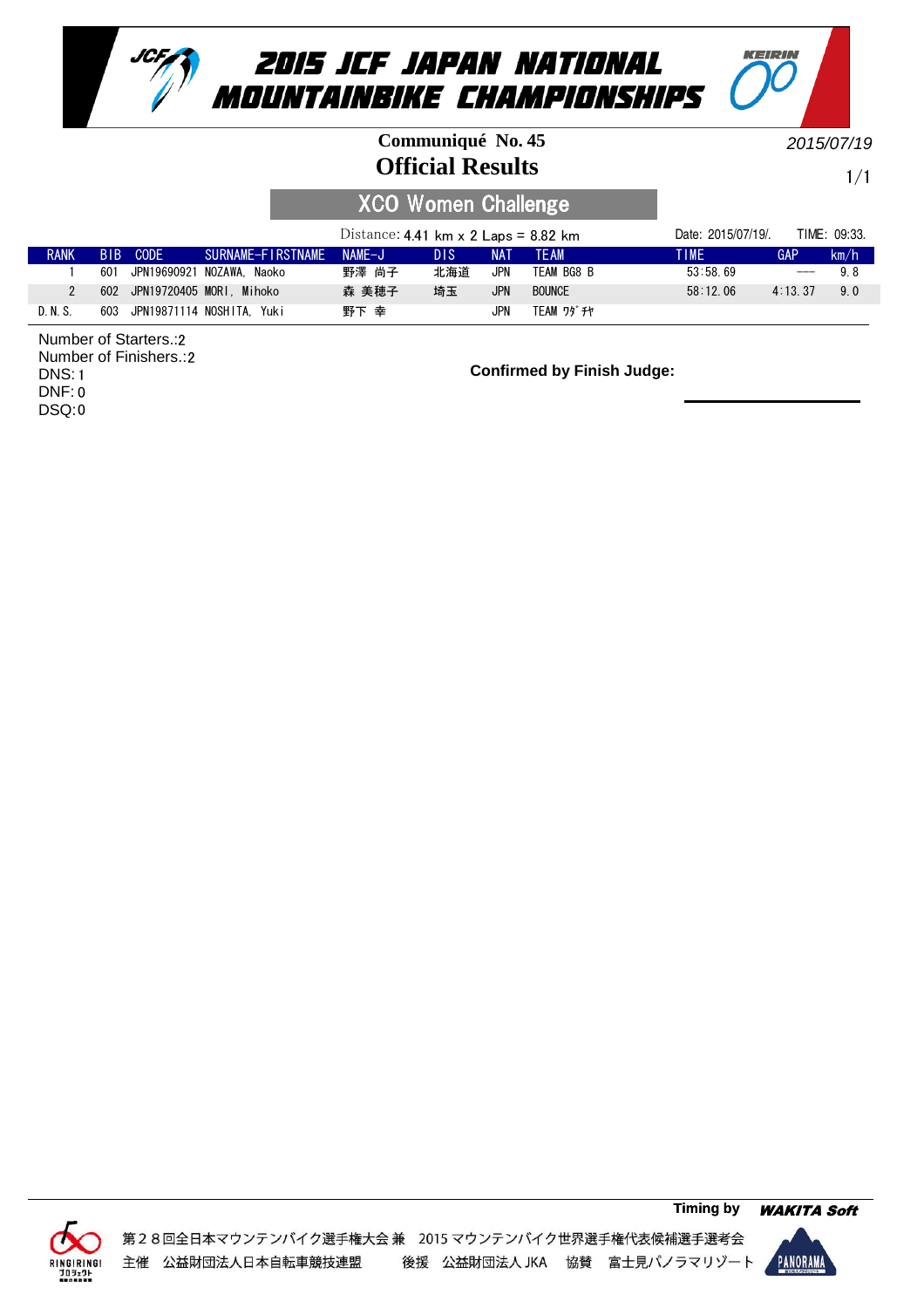

#### **Official Results Communiqué No. 46**

2015/07/19

KEIRIN

1/1

## XCO Women Youth

|             |     |          |                                | Distance: 4.41 km $\times$ 2 Laps = 8.82 km |            |            |               | Date: 2015/07/19/. |            | TIME: 09:35. |
|-------------|-----|----------|--------------------------------|---------------------------------------------|------------|------------|---------------|--------------------|------------|--------------|
| <b>RANK</b> |     | BIB CODE | SURNAME-FIRSTNAME              | $NAME-J$                                    | <b>DIS</b> | NAT        | <b>TFAM</b>   | TIME               | <b>GAP</b> | km/h         |
|             |     |          | 502 JPN19990504 YAMADA. Yuki   | 山田 夕貴                                       | 北海道        | <b>JPN</b> | TEAM BG8 A    | 44:47.50           | $---$      | 118          |
|             | 501 |          | JPN20010410 KOBAYASHI. Akari   | 小林 あか里                                      | 長野         | <b>JPN</b> | MTBクラブ安曇野     | 45:50.77           | $1:03$ 27  | 115          |
|             | 504 |          | JPN20001205 NAKASHIMA. Yuri    | 中島 悠里                                       | 山梨         | JPN        | maillot SY-Na | 59:33.02           | 14:45.52   | 8.8          |
| D. N. S.    |     |          | 503 JPN20001108 MATUMOTO, Rina | 松本 璃奈                                       | 長野         | <b>JPN</b> | MASHUN RACING |                    |            |              |
| D. N. S.    |     |          | 505 JPN20010703 WAKAI, Rina    | 若井 莉奈                                       | 北海道        | JPN        | TEAM BG8 A    |                    |            |              |

3 Number of Starters.: Number of Finishers.: 3

2 DNS:

0 DNF:

0 DSQ:



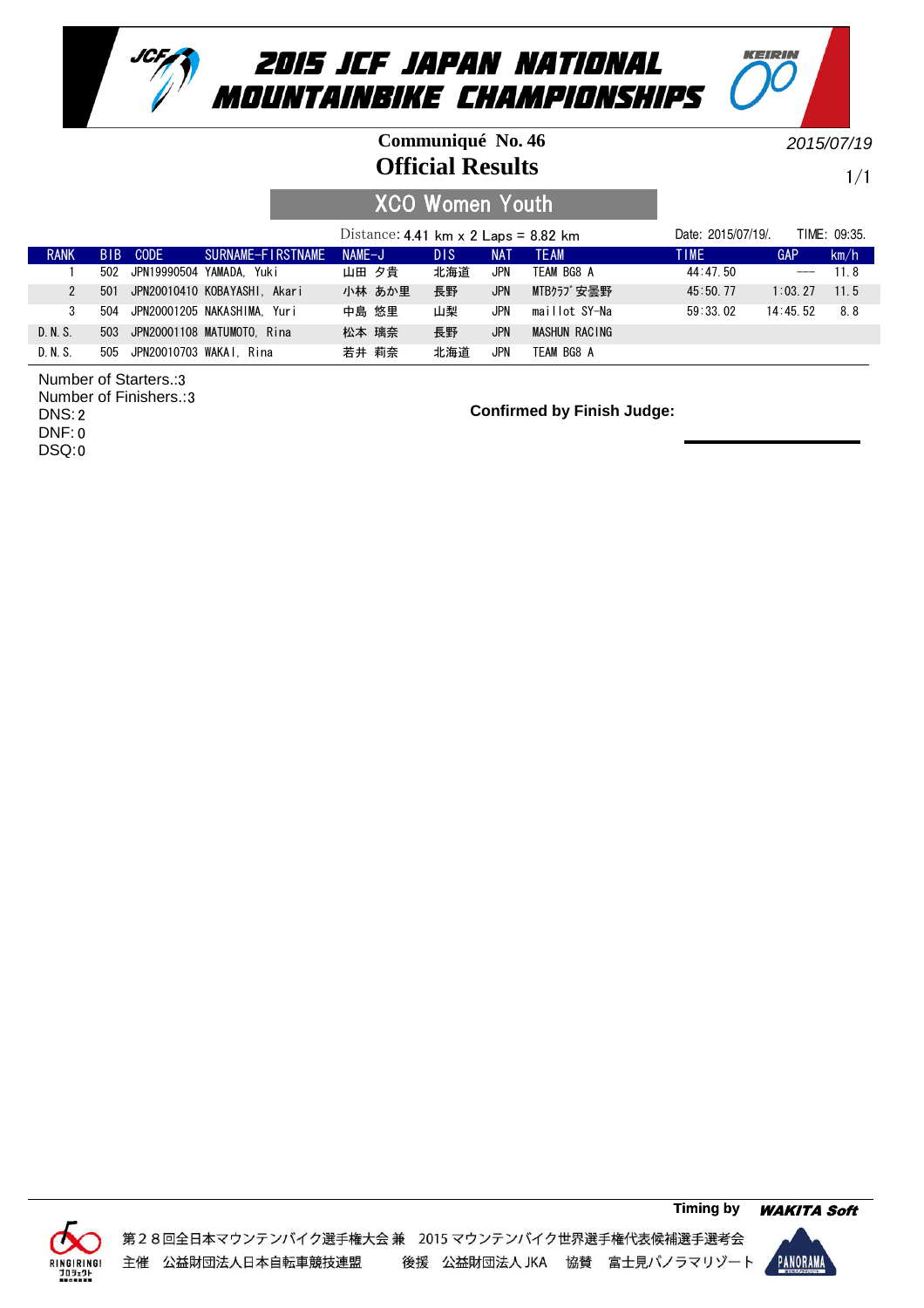

## **Official Results Communiqué No. 47**

XCO Men ChallengeB

2015/07/19

KEIRIN

 $1/2$ 

|                 |            |                       |                                          |        | Distance: $4.41$ km x 2 Laps = 8.82 km |      |            |                      | Date: 2015/07/19/. |                                     | TIME: 09:41. |
|-----------------|------------|-----------------------|------------------------------------------|--------|----------------------------------------|------|------------|----------------------|--------------------|-------------------------------------|--------------|
| <b>RANK</b>     | <b>BIB</b> | <b>CODE</b>           | SURNAME-FIRSTNAME                        | NAME-J |                                        | DIS. | <b>NAT</b> | <b>TEAM</b>          | <b>TIME</b>        | <b>GAP</b>                          | km/h         |
| 1               | 804        |                       | JPN19940808 MIYAZU, Asahi                | 宮津 旭   |                                        | 埼玉   | JPN        | スクミズ マシンワークス         | 39:09.16           | $\hspace{0.05cm}---\hspace{0.05cm}$ | 13.5         |
| $\overline{2}$  | 820        |                       | JPN19840701 IIZUKA, Takafumi             |        | 飯塚 隆文                                  | 長野   | <b>JPN</b> | スワコレーシング チーム         | 40:21.19           | 1:12.03                             | 13.1         |
| 3               | 806        |                       | JPN19840901 KANEKO, Hiroaki              |        | 兼子 博昭                                  | 長野   | <b>JPN</b> | スワコレーシング チーム         | 41:34.86           | 2:25.70                             | 12.7         |
| 4               | 847        |                       | JPN19740805 MASUDA, Hirohito             |        | 桝田 啓仁                                  | 北海道  | <b>JPN</b> | TEAM BG8 B           | 42:10.71           | 3:01.55                             | 12.5         |
| 5               | 801        |                       | JPN19720716 KODERA, Tomoyuki             |        | 小寺 知之                                  | 東京   | <b>JPN</b> | sunday riders        | 42:42.90           | 3:33.74                             | 12.3         |
| $6\phantom{.}6$ | 822        |                       | JPN19790128 SUGAHARA, Shigenori          |        | 菅原 成典                                  | 京都   | <b>JPN</b> | 662-496部             | 43:02.56           | 3:53.40                             | 12.2         |
| 7               | 809        |                       | JPN19740911 MIYAGI. Yoshikazu            |        | 宮城 義一                                  | 京都   | <b>JPN</b> | Club La sista        | 43:07.99           | 3:58.83                             | 12.2         |
| 8               | 825        |                       | JPN19741207 OKA, Masayuki                | 岡 将行   |                                        | 大阪   | <b>JPN</b> | 662-496部             | 43:25.05           | 4:15.89                             | 12.1         |
| 9               | 805        |                       | JPN19880119 FURUSHO, Yuki                |        | 古庄 勇輝                                  | 愛知   | <b>JPN</b> | One on One/SC        | 43:32.16           | 4:23.00                             | 12.1         |
| 10              | 807        |                       | JPN19710721 IWANAMI, Shinji              |        | 岩波 信二                                  | 山梨   | <b>JPN</b> | <b>CROSS YAMANAS</b> | 43:49.01           | 4:39.85                             | 12.0         |
| 11              | 831        |                       | JPN19750219 TAGUCHI, Junya               |        | 田口 純也                                  | 兵庫   | <b>JPN</b> | 662-496部             | 44:04.20           | 4:55.04                             | 12.0         |
| 12              | 855        |                       | JPN19800204 SAKAMOTO, Masayoshi          |        | 坂本 昌良                                  | 茨城   | <b>JPN</b> | チーム・フォルツァ!           | 44:20.23           | 5:11.07                             | 11.9         |
| 13              | 857        |                       | JPN19740315 SHIROTA, Yoshiaki            |        | 代田 義明                                  | 東京   | <b>JPN</b> | Mile Post Rac        | 44:33.66           | 5:24.50                             | 11.8         |
| 14              | 860        |                       | JPN10690129 MARUHATA, Akihiko            |        | 丸畑 明彦                                  | 大阪   | <b>JPN</b> | PC松本                 | 44:41.26           | 5:32.10                             | 11.8         |
| 15              | 814        |                       | JPN19750922 YOSHINAGA, Makoto            | 吉永 誠   |                                        | 愛知   | <b>JPN</b> | Tado-net             | 44:51.75           | 5:42.59                             | 11.7         |
| 16              | 829        |                       | JPN19710422 YOSHIDA, Akio                |        | 吉田 昭雄                                  | 兵庫   | <b>JPN</b> | 髑髏団                  | 45:04.73           | 5:55.57                             | 11.7         |
| 17              | 861        |                       | JPN19740312 MORIMOTO, Teisuke            |        | 森本 禎介                                  | 大阪   | <b>JPN</b> | 662-496部             | 45:26.21           | 6:17.05                             | 11.6         |
| 18              | 810        |                       | JPN19910111 NOGUCHI, Jun                 | 野口 惇   |                                        | 茨城   | <b>JPN</b> | バンベール茨城              | 45:46.27           | 6:37.11                             | 11.5         |
| 19              | 856        |                       | JPN19770522 SHINOYAMA, Shinichi          |        | 篠山 慎一                                  | 茨城   | <b>JPN</b> | チーム・フォルツァ!           | 46:50.26           | 7:41.10                             | 11.2         |
| 20              | 832        |                       | JPN19730429 NAKAYAMA, Satoshi            |        | 中山 誠司                                  |      | <b>JPN</b> | 日野自動車レシ              | 46:56.63           | 7:47.47                             | 11.2         |
| 21              | 830        |                       | JPN19750704 OKUMURA, Eiji                |        | 奥村 英示                                  | 東京   | <b>JPN</b> | 662-496部             | 47:08.72           | 7:59.56                             | 11.2         |
|                 |            |                       |                                          |        |                                        | 大阪   |            |                      |                    |                                     |              |
| 22              | 854        |                       | JPN19970115 SAITO, Takuma                | 齋藤 拓真  |                                        | 宮城   | <b>JPN</b> | TEAM CHAINRIN        | 47:10.96           | 8:01.80                             | 11.2         |
| 23              | 821        |                       | JPN19680804 TASHIRO, Yasunari            |        | 田代 泰也                                  | 東京   | <b>JPN</b> | HEART VIEW           | 47:11.26           | 8:02.10                             | 11.2         |
| 24              | 808        |                       | JPN19780503 YAMADA, Kenji                |        | 山田 憲司                                  | 長野   | <b>JPN</b> | スワコレーシング チーム         | 47:19.51           | 8:10.35                             | 11.1         |
| 25              | 858        |                       | JPN19720411 NOZAWA, Nobuyuki             |        | 野澤 伸行                                  | 北海道  | <b>JPN</b> | TEAM BG8 B           | 48:18.01           | 9:08.85                             | 10.9         |
| 26              | 802        |                       | JPN19860218 YABUUCHI, Yasuhiro           |        | 藪内 靖弘                                  | 三重   | <b>JPN</b> | TeamRuedaNago        | 48:23.29           | 9:14.13                             | 10.9         |
| 27              | 851        |                       | JPN19740118 IWADARE, Kimio               |        | 岩垂 公生                                  |      | <b>JPN</b> | 松本エキノコックスB           | 48:26.23           | 9:17.07                             | 10.9         |
| 28              | 817        |                       | JPN19731009 YANAGIHORI, Shin             | 柳堀 伸   |                                        | 東京   | <b>JPN</b> | Rise-Ride 202        | 49:05.73           | 9:56.57                             | 10.7         |
| 29              | 848        |                       | JPN19660426 CHIBA, Jyoujyu               |        | 千葉 丈樹                                  | 埼玉   | <b>JPN</b> | <del>f-</del> ム埼玉県人  | 49:12.92           | 10:03.76                            | 10.7         |
| 30              | 816        |                       | JPN19681028 YOSHIDA, Norimasa            |        | 吉田 紀匡                                  | 埼玉   | <b>JPN</b> | ARAI MURACA          | 49:34.08           | 10:24.92                            | 10.6         |
| 31              | 834        |                       | JPN19701014 HATTORI, Morihiko            |        | 服部 森彦                                  | 山梨   | <b>JPN</b> | <b>CROSS YAMANAS</b> | 50:09.30           | 11:00.14                            | 10.5         |
| 32              | 826        | JPN19750405 SETA, Jin |                                          | 世田 仁   |                                        | 東京   | <b>JPN</b> | Rise-Ride 202        | 50:09.82           | 11:00.66                            | 10.5         |
| 33              |            |                       | 813 JPN19850109 MATOU, Kiyohito          | 間藤 清仁  |                                        | 栃木   | <b>JPN</b> | <b>NCC CEREZO</b>    | 50:11.92           | 11:02.76                            | 10.5         |
| 34              |            |                       | 828 JPN19790613 KAMIUTURI, Shingo        |        | 神移 真悟                                  | 千葉   | JPN        | Mile Post Rac        | 50:12.04           | 11:02.88                            | 10.5         |
| 35              | 835        |                       | JPN19761220 KINOSHITA, Shin-Ichir 木下 真一郎 |        |                                        | 東京   | JPN        | KSレーシング              | 50:25.15           | 11:15.99                            | 10.4         |
| 36              | 850        |                       | JPN19751027 MORIMOTO, Ryo                | 森本 亮   |                                        | 大阪   | <b>JPN</b> | TEAM RINGO RO        | 50:48.63           | 11:39.47                            | 10.4         |
| 37              | 818        |                       | JPN19750929 KANAI, Hiroki                |        | 金井 弘樹                                  | 東京   | JPN        | ナカザ ワゾム XCO          | 51:28.39           | 12:19.23                            | 10.2         |
| 38              | 824        |                       | JPN19650804 SHIMIZU, Tatsuro             |        | 清水 辰朗                                  | 山口   | <b>JPN</b> | FUJIMOTO FARM        | 52:31.87           | 13:22.71                            | 10.0         |
| 39              | 841        |                       | JPN19680713 WAKATSUKI, Koji              |        | 若月 浩二                                  | 東京   | JPN        | Rise-Ride 202        | 52:44.58           | 13:35.42                            | 10.0         |
| 40              | 845        |                       | JPN19761220 INOUE, Tomohiro              |        | 井上 智宏                                  | 神奈川  | <b>JPN</b> | あしがらCXC R            | 52:56.08           | 13:46.92                            | 9.9          |
| 41              | 836        |                       | JPN19630711 FUKUSHIMA, Masaaki           |        | 福島 正明                                  | 東京   | JPN        | 日野自動車レーシ             | 53:13.50           | 14:04.34                            | 9.9          |
| 42              | 838        |                       | JPN19690911 MOTIDUKI, Yoshinori          |        | 望月 美徳                                  | 山梨   | <b>JPN</b> | <b>CROSS YAMANAS</b> | 53:20.30           | 14:11.14                            | 9.9          |
| 43              | 811        |                       | JPN19690218 SHINONAGA, Haruhiko          |        | 篠永 春彦                                  | 東京   | JPN        | かめ風船                 | 53:50.71           | 14:41.55                            | 9.8          |
| 44              | 823        |                       | JPN19580216 HIRANO, Hirotoshi            |        | 平野 拡稔                                  | 東京   | <b>JPN</b> | Mile Post Rac        | 54:02.14           | 14:52.98                            | 9.7          |
| 45              | 842        |                       | JPN19691222 MIYAZAKI, Susumu             | 宮崎 進   |                                        | 東京   | <b>JPN</b> | $B - B - Q$          | 54:03.31           | 14:54.15                            | 9.7          |
| 46              |            |                       | 853 JPN19740904 INOUE, Kazuya            |        | 井上 和哉                                  | 東京   | <b>JPN</b> | Rise-Ride2020        | 55:06.99           | 15:57.83                            | 9.6          |





**Timing by** WAKITA Soft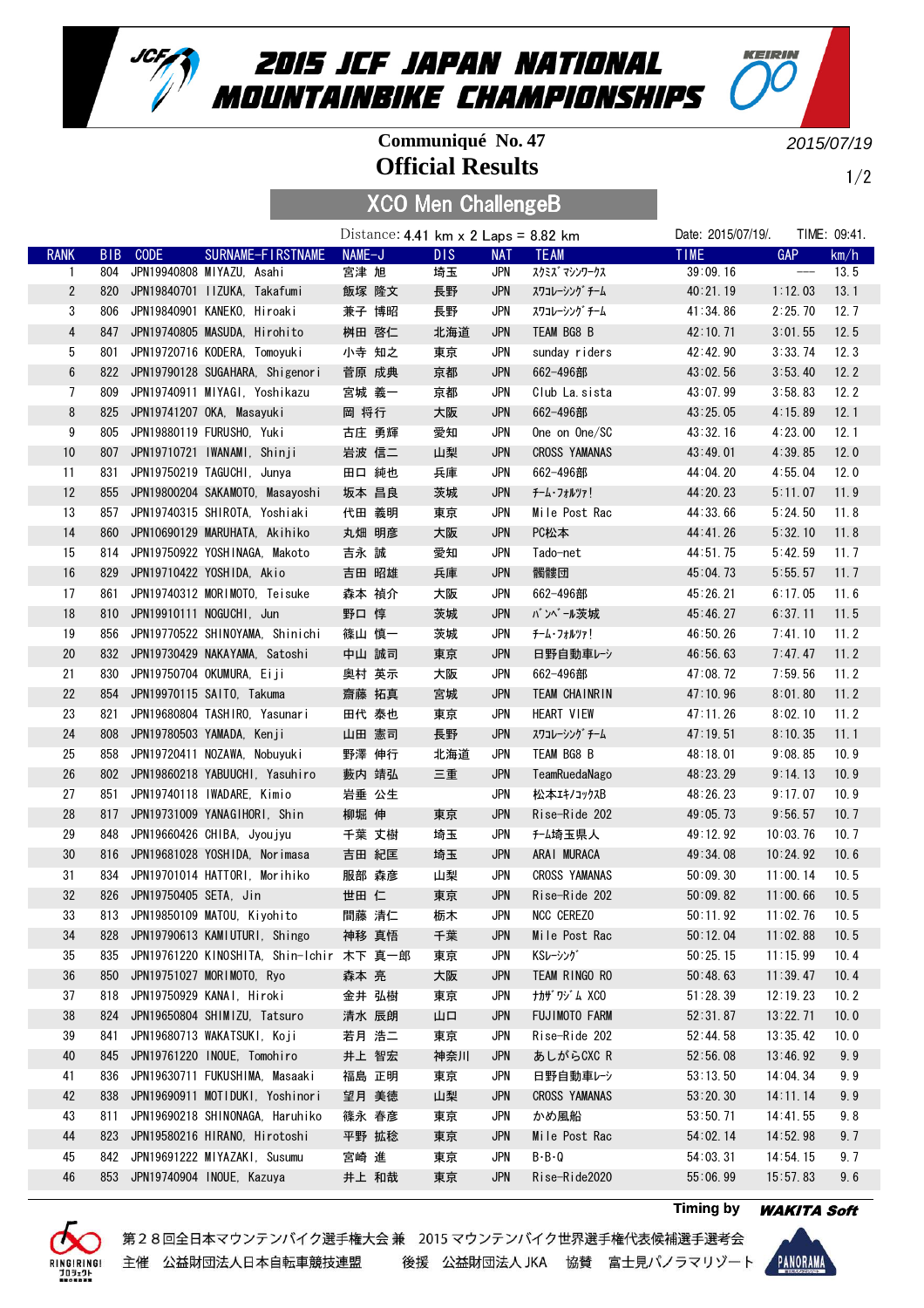

## **Official Results Communiqué No. 47**

2015/07/19

KEIRIN

2/2

## XCO Men ChallengeB

|             |                 |                                 |                   |          |        |      |            |                      | Date: 2015/07/19/. |            | TIME: 09:41. |
|-------------|-----------------|---------------------------------|-------------------|----------|--------|------|------------|----------------------|--------------------|------------|--------------|
| <b>RANK</b> | B <sub>IB</sub> | <b>CODE</b>                     | SURNAME-FIRSTNAME | $NAME-J$ |        | DIS. | <b>NAT</b> | <b>TEAM</b>          | <b>TIME</b>        | <b>GAP</b> | km/h         |
| 47          | 839             | JPN19690411 KOMASAKI, Hirotaka  |                   |          | 駒崎 洋太  | 京都   | JPN        | 日本ろう自転               | 55:07.10           | 15:57.94   | 9.6          |
| 48          | 840             | JPN19760713 MORIYAMA, Keigo     |                   |          | 森山 圭吾  | 北海道  | JPN        | TEAM BG8 B           | 57:07.32           | 17:58.16   | 9.2          |
| 49          | 837             | JPN19901003 TODA. Hirovuki      |                   |          | 戸田 寛幸  | 愛知   | JPN        | 日本ろう自転               | 57:21.07           | 18:11.91   | 9.2          |
| 50          | 803             | JPN19960801 MATSUDA, Kentaro    |                   |          | 松田 賢太郎 | 神奈川  | JPN        | Cyclery KIRIN        | 59:43.04           | 20:33.88   | 8.8          |
| 51          | 819             | JPN19770504 YAMAGUCHI, Takashi  |                   |          | 山口 崇史  | 東京   | JPN        | NOZAC サンメリット         | 1:00:49.94         | 21:40.78   | 8.6          |
| 52          | 844             | JPN19770608 KANEKO, Akira       |                   | 兼子 明     |        | 長野   | JPN        | スワコレーシング チーム         | 1:02:17.72         | 23:08.56   | 8.4          |
| 53          | 862             | JPN19741016 YOKOTA, Minoru      |                   | 横田 稔     |        | 茨城   | JPN        | チーム・フォルツァ!           | 1:04:22.16         | 25:13.00   | 8.2          |
| D. N. F.    |                 | 812 JPN19750215 SHIMOMATSU, Jin |                   | 下松 仁     |        | 東京   | JPN        | SPECIALIZED R        |                    |            |              |
| D. N. F.    |                 | 815 JPN19731226 NOGAMI, Makoto  |                   | 野上 誠     |        | 京都   | JPN        | 岩井商会レーシンク            |                    |            |              |
| D. N. F.    | 843             | JPN19721028 SUGIURA. Masakazu   |                   |          | 杉浦 正和  | 愛知   | JPN        | 自転車道/wiz             |                    |            |              |
| D. N. S.    | 827             | JPN19751119 TOKI, Yoshinori     |                   |          | 土岐 仁謙  | 東京   | JPN        | teamAST              |                    |            |              |
| D.N.S.      |                 | 833 JPN19891111 OHASHI, Katsuva |                   |          | 大橋 且弥  | 栃木   | JPN        | RIDE to FUN          |                    |            |              |
| D. N. S.    | 846             | JPN19681205 NAKAGOMI, Toshihiro |                   |          | 中込 智裕  | 山梨   | JPN        | <b>CROSS YAMANAS</b> |                    |            |              |
| D.N.S.      | 849             | JPN19670828 SUGAWARA, Jyun      |                   | 菅原 純     |        | 千葉   | <b>JPN</b> | TEAM輪工房              |                    |            |              |
| D. N. S.    | 852             | JPN19680327 ITO, Masatoshi      |                   |          | 伊藤 政利  | 三重   | JPN        | TADO BICYCLE         |                    |            |              |
| D. N. S.    | 859             | JPN19860612 HASIMOTO, Shougo    |                   | 橋本 将吾    |        |      | <b>JPN</b> | <b>INFINITY</b>      |                    |            |              |

Number of Starters.: 56 Number of Finishers.: 53 DNS: 6 DNF: 3

0 DSQ:



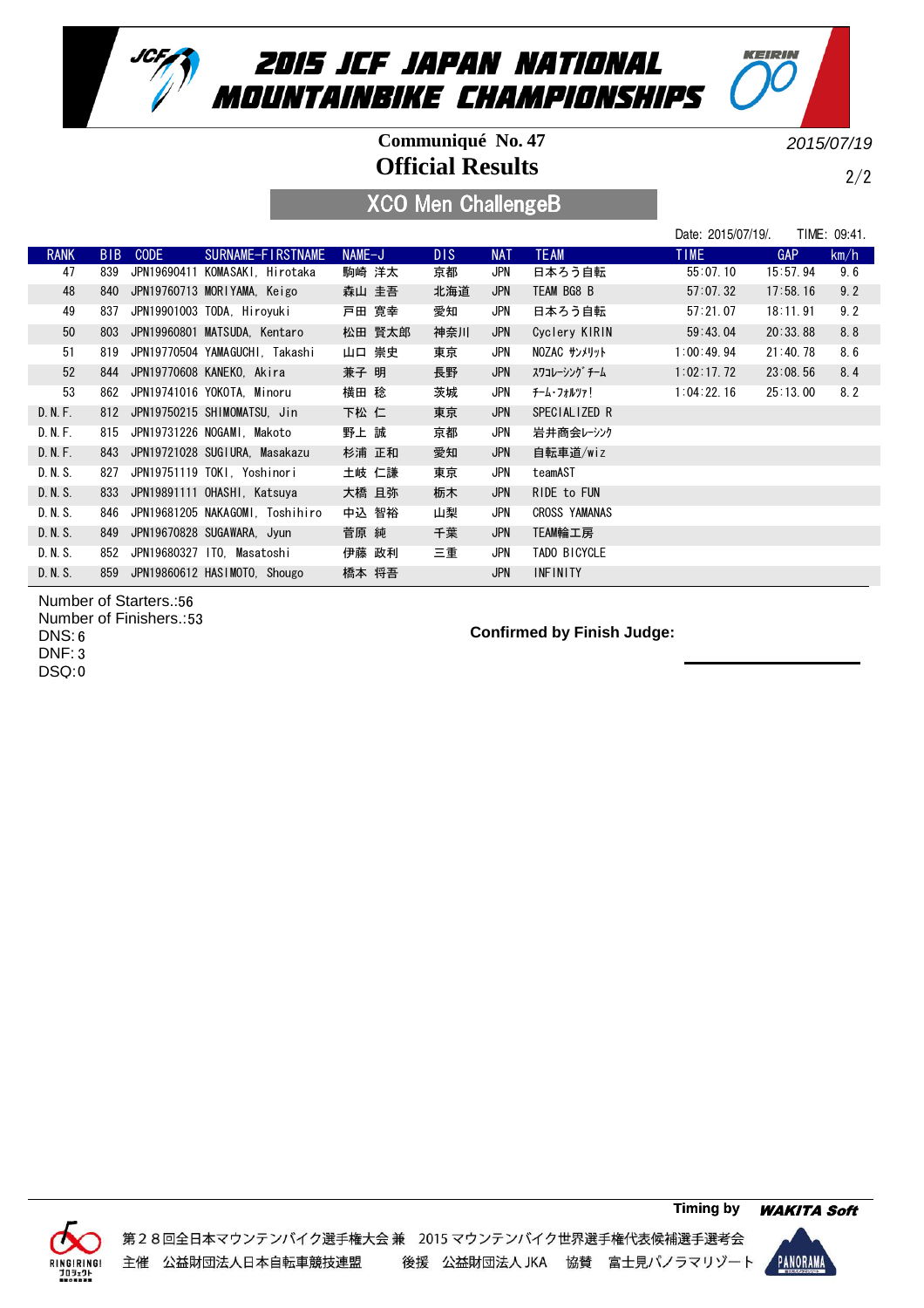

#### **Official Results Communiqué No. 48**

2015/07/19

KEIRIN

1/1

## XCO Men Junior

|                 |            |                       |                               | Distance: 4.41 km $\times$ 4 Laps = 17.64 km |                 |            |               | Date: 2015/07/19/. |            | TIME: 11:18. |
|-----------------|------------|-----------------------|-------------------------------|----------------------------------------------|-----------------|------------|---------------|--------------------|------------|--------------|
| <b>RANK</b>     | <b>BIB</b> | CODE                  | SURNAME-FIRSTNAME             | NAME-J                                       | D <sub>IS</sub> | <b>NAT</b> | <b>TEAM</b>   | TIME.              | <b>GAP</b> | km/h         |
|                 | 401        |                       | JPN19970514 HIRABAYASHI. Ari  | 平林 安里                                        | 長野              | JPN        | WESTBERG/ProR | 1:04:57.84         | ---        | 16.2         |
| $\overline{2}$  |            |                       | 402 JPN19971110 TAKEUCHI, Ryo | 竹内 遼                                         | 長野              | JPN        | WESTBERG/ProR | 1:06:55.76         | 1:57.92    | 15.8         |
| 3               | 403        |                       | JPN19970427 YAMADA, Masaki    | 山田 将輝                                        | 長野              | JPN        | Limited846/Ll | 1:09:26.58         | 4:28.74    | 15.2         |
| $\overline{4}$  | 404        |                       | JPN19980426 KUROSE, Fumiya    | 黒瀬 文也                                        | 北海道             | <b>JPN</b> | TEAM BG8 A    | 1:12:54.59         | 7:56.75    | 14.5         |
| 5               | 410        | JPN19980129 UENO. Ren |                               | 上野 蓮                                         | 福岡              | JPN        | 八代農高 泉分       | 1:13:29.19         | 8:31.35    | 14.4         |
| 6               | 405        |                       | JPN19970421 MATSUMOTO. Yuta   | 松本 佑太                                        | 神奈川             | <b>JPN</b> | WESTBERG/ProR | 1:14:45.19         | 9:47.35    | 14.1         |
| $7^{\circ}$     | 412        |                       | JPN19970811 HONDA. Akira      | 本田 彬                                         | 北海道             | JPN        | Green Grips   | 1:15:29.45         | 10:31.61   | 14.0         |
| 8               | 411        |                       | JPN19981003 EGOSHI, Shouya    | 江越 昇也                                        | 神奈川             | JPN        | WESTBERG/ProR | 1:17:12.24         | 12:14.40   | 13.7         |
| 9               | 406        |                       | JPN19981109 SETO. Masanori    | 瀬戸 雅徳                                        | 福岡              | JPN        | WESTBERG/ProR |                    | $-1$ Lap   | 13.3         |
| 10 <sup>°</sup> | 407        |                       | JPN19980716 ANADA. Kishu      | 穴田 玖舟                                        | 北海道             | <b>JPN</b> | TEAM BG8 A    |                    | $-1$ Lap   | 13.2         |
| 11              | 408        |                       | JPN19980401 KASAI. Akio       | 笠井 章生                                        | 福岡              | JPN        | 八代農高 泉分       |                    | $-1$ Lap   | 12.8         |
| 12              | 414        |                       | JPN19981104 KAWANO, Taiga     | 川野 太雅                                        | 東京              | <b>JPN</b> | Team-K        |                    | $-1$ Lap   | 12.8         |
| 13              | 413        |                       | JPN19980507 TAKATO, Hata      | 秦 岳杜                                         | 長野              | JPN        | パ ワースポ ーツ・SIC |                    | $-2$ Laps  | 11.9         |
| D. N. S.        | 409        |                       | JPN19971108 MIYATA, Yusei     | 宮田 勇誠                                        | 熊本              | JPN        | 八代農高 泉分       |                    |            |              |

Number of Starters.: 13 Number of Finishers.: 13 DNS: 1 0 DNF: 0 DSQ:



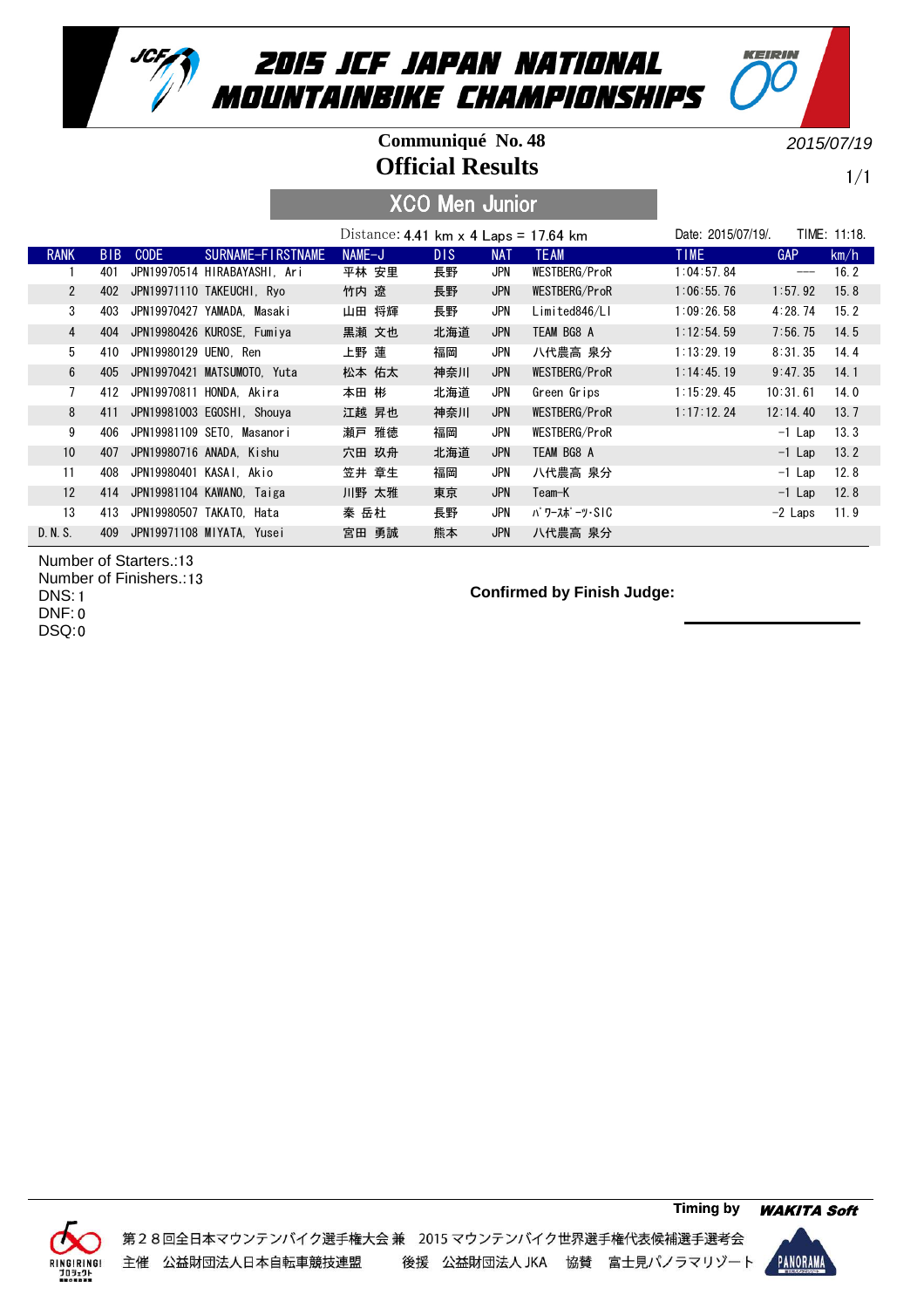

## **Official Results Communiqué No. 49**

2015/07/19

KEIRIN

1/1

|                |            |                        |                                   | Distance: 4.41 km $\times$ 4 Laps = 17.64 km |     |            |                | Date: 2015/07/19/. |                               | TIME: 11:34. |
|----------------|------------|------------------------|-----------------------------------|----------------------------------------------|-----|------------|----------------|--------------------|-------------------------------|--------------|
| <b>RANK</b>    | <b>BIB</b> | <b>CODE</b>            | SURNAME-FIRSTNAME                 | NAME-J                                       | DIS | <b>NAT</b> | <b>TEAM</b>    | <b>TIME</b>        | <b>GAP</b>                    | km/h         |
| 1              | 208        |                        | JPN19691107 TAKEYA, Kenji         | 竹谷 賢二                                        | 埼玉  | JPN        | SPECIALIZED R  | 1:12:35.70         | $\hspace{1.5cm} \textbf{---}$ | 14.5         |
| $\mathbf{2}$   | 201        |                        | JPN19720413 UEKAWA, Eiji          | 植川 英治                                        | 静岡  | <b>JPN</b> | $+1/2$ CC      | 1:15:52.61         | 3:16.91                       | 13.9         |
| 3              | 204        |                        | JPN19691025 ODAJIMA, Takahiro     | 小田島 貴弘                                       | 神奈川 | JPN        | maillot SY-Na  | 1:16:41.85         | 4:06.15                       | 13.7         |
| 4              | 209        |                        | JPN19720817 TADA, Naofumi         | 多田 尚史                                        | 東京  | <b>JPN</b> | チームスポ ーツキット゛   | 1:17:02.54         | 4:26.84                       | 13.7         |
| 5              | 202        |                        | JPN19731124 OHASHI, Masaru        | 大橋 優                                         | 奈良  | JPN        | TeamPoppo/な    | 1:17:50.92         | 5:15.22                       | 13.5         |
| 6              | 205        |                        | JPN19800312 YAMADA, Keishiro      | 山田 敬士朗                                       | 福岡  | <b>JPN</b> | $Q-MAX$        | 1:18:09.80         | 5:34.10                       | 13.5         |
| $\overline{7}$ | 218        |                        | JPN19670421 ASAI, Hideki          | 浅井 秀樹                                        | 埼玉  | <b>JPN</b> | cycleclub3UP   | 1:18:57.40         | 6:21.70                       | 13.4         |
| 8              |            |                        | 212 JPN19680522 FURUYA, Toshiyuki | 古谷 利行                                        | 埼玉  | <b>JPN</b> | Rise-Ride 202  | 1:19:15.00         | 6:39.30                       | 13.3         |
| 9              |            |                        | 207 JPN19661114 YONEYAMA, Osamu   | 米山 修                                         | 埼玉  | JPN        | <b>f-ム埼玉県人</b> | 1:19:45.14         | 7:09.44                       | 13.2         |
| 10             | 203        |                        | JPN19690925 SHIOMI, Manabu        | 塩見 学                                         | 東京  | <b>JPN</b> | $B - B - Q$    | 1:20:34.90         | 7:59.20                       | 13.1         |
| 11             | 211        |                        | JPN19800114 HARADA, Kouta         | 原田 耕太                                        | 岐阜  | JPN        | KYB RACING     | 1:20:52.89         | 8:17.19                       | 13.0         |
| 12             | 206        |                        | JPN19691213 YABUKI, Kouichi       | 矢吹 浩一                                        | 東京  | <b>JPN</b> | $B - B - Q$    | 1:21:06.26         | 8:30.56                       | 13.0         |
| 13             | 213        |                        | JPN19690928 UEMURA, Masahiko      | 上村 正彦                                        | 東京  | JPN        | maillot SY-Na  | 1:21:18.28         | 8:42.58                       | 13.0         |
| 14             | 225        |                        | JPN19720516 TAKEDA, Yoshiyuki     | 竹田 佳行                                        | 埼玉  | <b>JPN</b> | kei'spower!    | 1:22:31.54         | 9:55.84                       | 12.8         |
| 15             | 217        |                        | JPN19730829 SUJINO, Toshiaki      | 筋野 俊昭                                        | 東京  | <b>JPN</b> | 日野自動車レシ        | 1:25:02.25         | 12:26.55                      | 12.4         |
| 16             | 214        |                        | JPN19700209 KOMIYAMA, Hiromitsu   | 込山 弘光                                        | 神奈川 | <b>JPN</b> | HEART VIEW     | 1:25:32.17         | 12:56.47                      | 12.3         |
| 17             | 230        | JPN19741203 KANAI, Jin |                                   | 金井 仁                                         | 東京  | JPN        | デラピスタ          | 1:25:44.77         | 13:09.07                      | 12.3         |
| 18             | 233        |                        | JPN19630523 SASO, Hiroaki         | 佐宗 広明                                        | 東京  | <b>JPN</b> | 西相模自転車         | 1:26:12.00         | 13:36.30                      | 12.2         |
| 19             | 219        |                        | JPN19630226 MASU, Yasunobu        | 桝 泰将                                         | 東京  | <b>JPN</b> | VOLCAオードビーB    | 1:26:32.16         | 13:56.46                      | 12.2         |
| 20             | 221        |                        | JPN19670115 NAKAZATO, Masato      | 中里 成人                                        | 東京  | <b>JPN</b> | $B - B - Q$    | 1:26:42.93         | 14:07.23                      | 12.2         |
| 21             | 215        |                        | JPN19750911 ARAMAKI, Shunsuke     | 荒巻 俊介                                        | 福岡  | JPN        | Independent    | 1:27:13.03         | 14:37.33                      | 12.1         |
| 22             | 229        |                        | JPN19680110 NAKATSU, Akira        | 中津 顕                                         | 滋賀  | <b>JPN</b> | WP KYOTO       | 1:27:59.66         | 15:23.96                      | 12.0         |
| 23             |            |                        | 210 JPN19650706 SATO, Shin-Ichi   | 佐藤 真一                                        | 神奈川 | <b>JPN</b> | +1/SCC         | 1:30:29.81         | 17:54.11                      | 11.6         |
| 24             | 227        |                        | JPN19790427 FUJIMORI, Yoshinao    | 藤森 義真                                        | 神奈川 | <b>JPN</b> | f-ム埼玉県人        | 1:31:12.05         | 18:36.35                      | 11.6         |
| 25             | 228        |                        | JPN19710814 SANADA, Hiroshi       | 真田 大                                         | 東京  | <b>JPN</b> | cycleclub3UP   |                    | $-1$ Lap                      | 11.8         |
| 26             | 224        |                        | JPN19700413 OGUCHI, Atsushi       | 小口 敦                                         | 神奈川 | <b>JPN</b> | HEART VIEW     |                    | $-1$ Lap                      | 11.7         |
| 27             |            |                        | 222 JPN19580412 HASHIMOTO, Kanji  | 橋本 寛二                                        | 岡山  | JPN        | チームダ ックスフント゛   |                    | $-1$ Lap                      | 11.7         |
| 28             | 220        |                        | JPN19660204 TAKEMOTO, Yuji        | 竹本 勇治                                        | 愛媛  | <b>JPN</b> | Team TOC       |                    | $-1$ Lap                      | 11.7         |
| 29             | 223        |                        | JPN19810330 IMACHI, Mineo         | 井町 海音男                                       | 愛知  | JPN        | サッサーズ          |                    | $-1$ Lap                      | 11.4         |
| 30             | 234        |                        | JPN19701214 KOTANI, Takashi       | 古谷 崇                                         | 愛知  | <b>JPN</b> | サイクルマスター       |                    | $-2$ Laps                     | 11.3         |
| 31             | 232        |                        | JPN19821103 SHIRAKAWA, Shinichi   | 白川 真一                                        | 愛知  | <b>JPN</b> | サッサーズ          |                    | $-2$ Laps                     | 11.2         |
| 32             |            |                        | 231 JPN19841210 HOSHINO, Takaya   | 星野 貴哉                                        | 愛知  | <b>JPN</b> | サッサーズ          |                    | $-2$ Laps                     | 10.8         |
| 33             |            |                        | 216 JPN19730309 MORISHITA, Susumu | 森下 奏                                         | 神奈川 | JPN        | Rise-Ride 202  |                    | $-2$ Laps                     | 7.8          |
| D. N. F.       |            |                        | 226 JPN19700127 KANOU, Hideki     | 叶 英樹                                         | 福島  | <b>JPN</b> | Spirit XARU/T  |                    |                               |              |

Number of Starters.: 34 Number of Finishers.: 33 0 DNS: DNF: 1 0 DSQ:

#### **Confirmed by Finish Judge:**



第28回全日本マウンテンバイク選手権大会兼 2015 マウンテンバイク世界選手権代表候補選手選考会 主催 公益財団法人日本自転車競技連盟 後援 公益財団法人 JKA 協賛 富士見パノラマリゾート

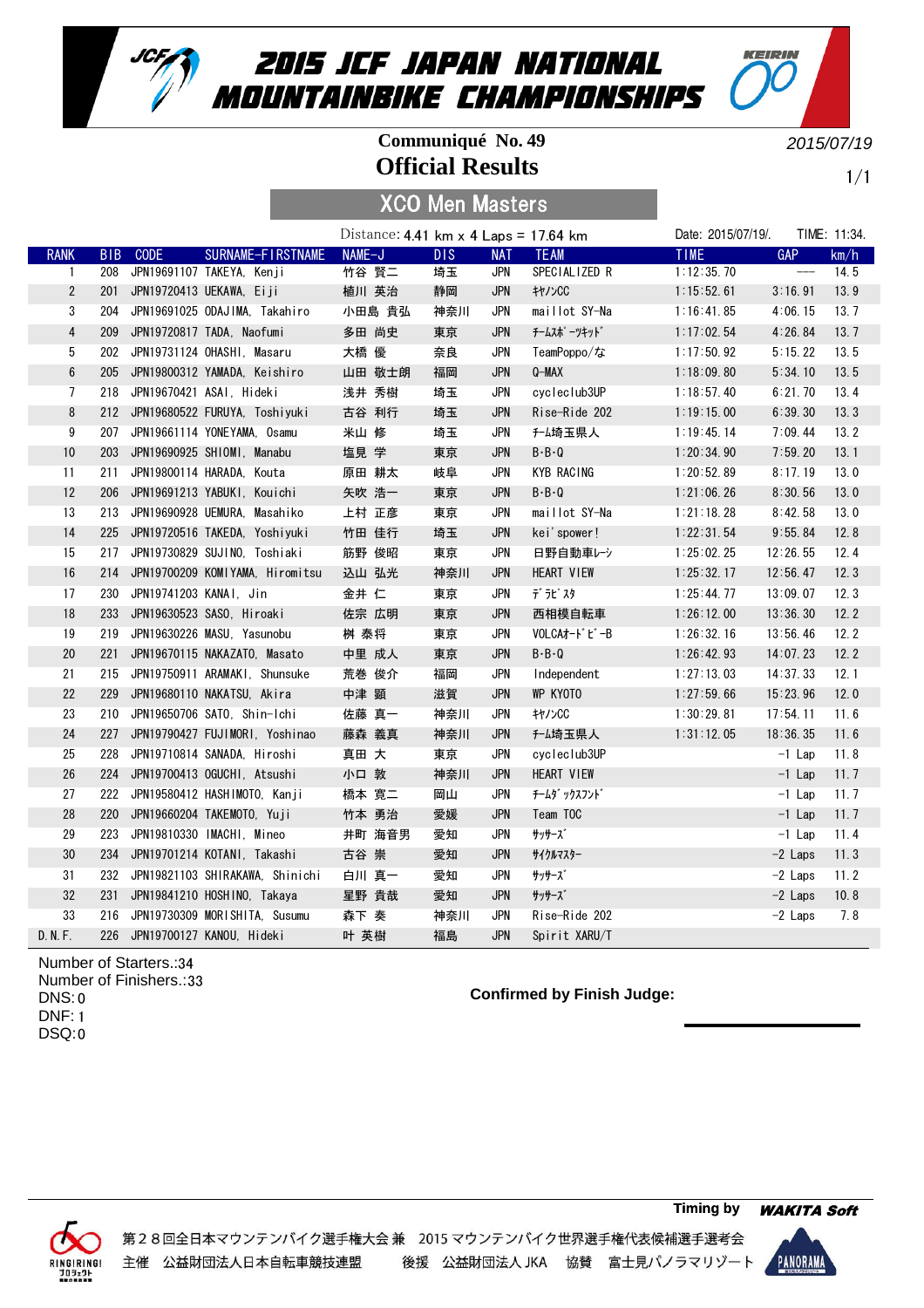



#### **Official Results Communiqué No. 50**

2015/07/19

KEIRIN

1/1

#### XCO Women Masters

|             |     |                       |                          | Distance: 4.41 km $\times$ 3 Laps = 13.23 km |      |            |             | Date: 2015/07/19/. |                   | TIME: 13:13. |
|-------------|-----|-----------------------|--------------------------|----------------------------------------------|------|------------|-------------|--------------------|-------------------|--------------|
| <b>RANK</b> |     | BIB CODE              | SURNAME-FIRSTNAME NAME-J |                                              | DIS. | <b>NAT</b> | <b>TFAM</b> | TIME               | <b>GAP</b>        | km/h         |
|             | 201 | JPN19800429 SANAGAWA. | Yoshimi                  | 真川 好美                                        | 愛知   | JPN        | Team Nipopo | 1:10:26.11         | $\qquad \qquad -$ | 11.2         |

Number of Starters.: 1 Number of Finishers.: 1 0 DNS: 0 DNF: 0 DSQ:



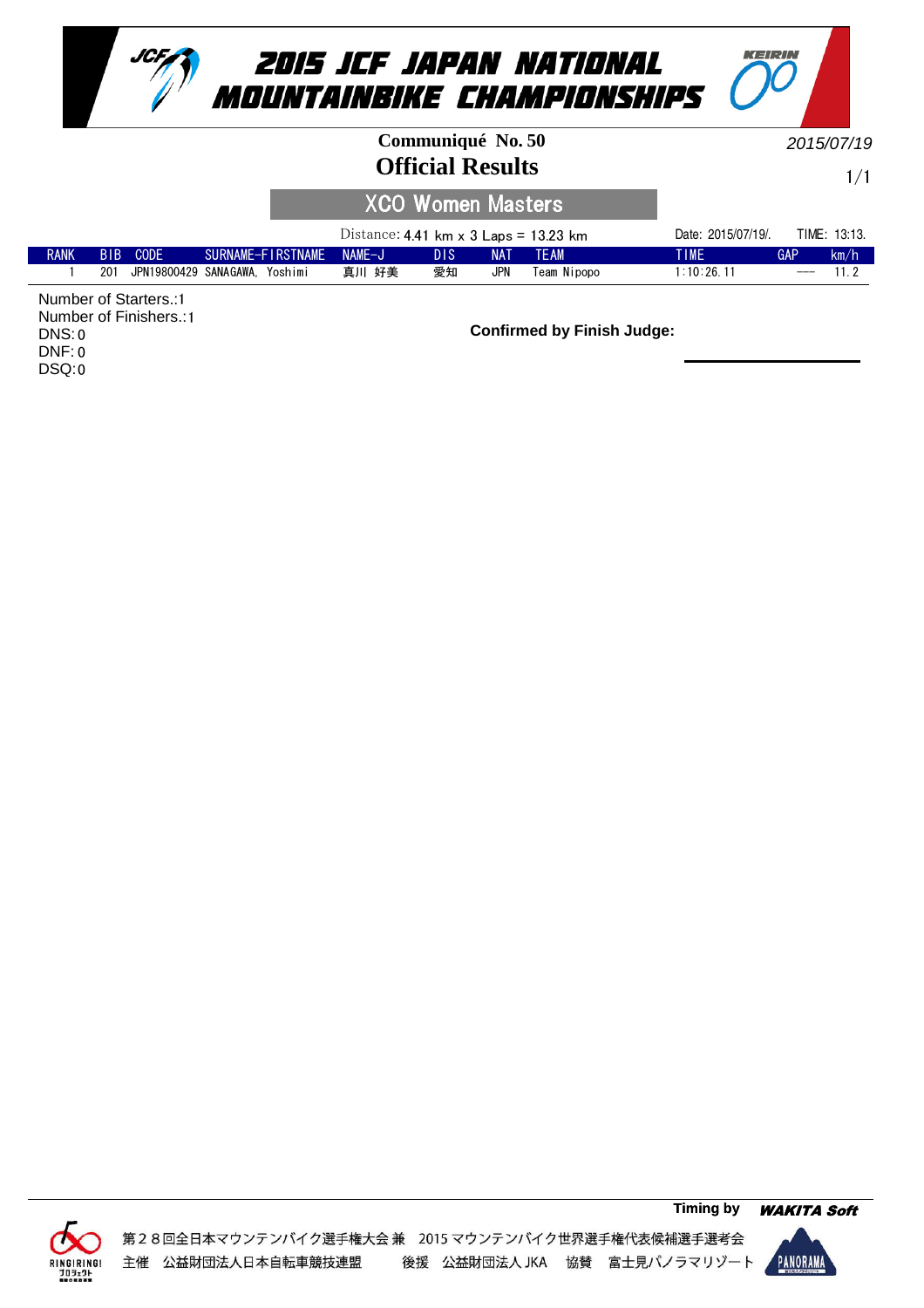

#### **Official Results Communiqué No. 51**

2015/07/19

KEIRIN

1/1

## XCO Women Junior

|             |     |                       |                            | Distance: 4.41 km $\times$ 3 Laps = 13.23 km |      |            |               | Date: 2015/07/19/. |          | TIME: 13:19. |
|-------------|-----|-----------------------|----------------------------|----------------------------------------------|------|------------|---------------|--------------------|----------|--------------|
| <b>RANK</b> |     | BIB CODE              | SURNAME-FIRSTNAME          | NAMF-J                                       | DI S | <b>NAT</b> | TFAM          | TIME               | GAP      | km/h         |
|             |     | 402 JPN19980919 SATO. | Toshimi                    | 佐藤 寿美                                        | 北海道  | JPN        | TEAM BG8 A    | 1:03:59.88         | $---$    | 124          |
|             | 401 |                       | JPN19981127 ISHIDA. Megumi | 石田 恵                                         | 京都   | <b>JPN</b> | リミテット゛ チーム 84 | $1:16:42$ 34       | 12:42,46 | 10.3         |

2 Number of Starters.: 2 Number of Finishers.: 0 DNS: 0 DNF: 0 DSQ:



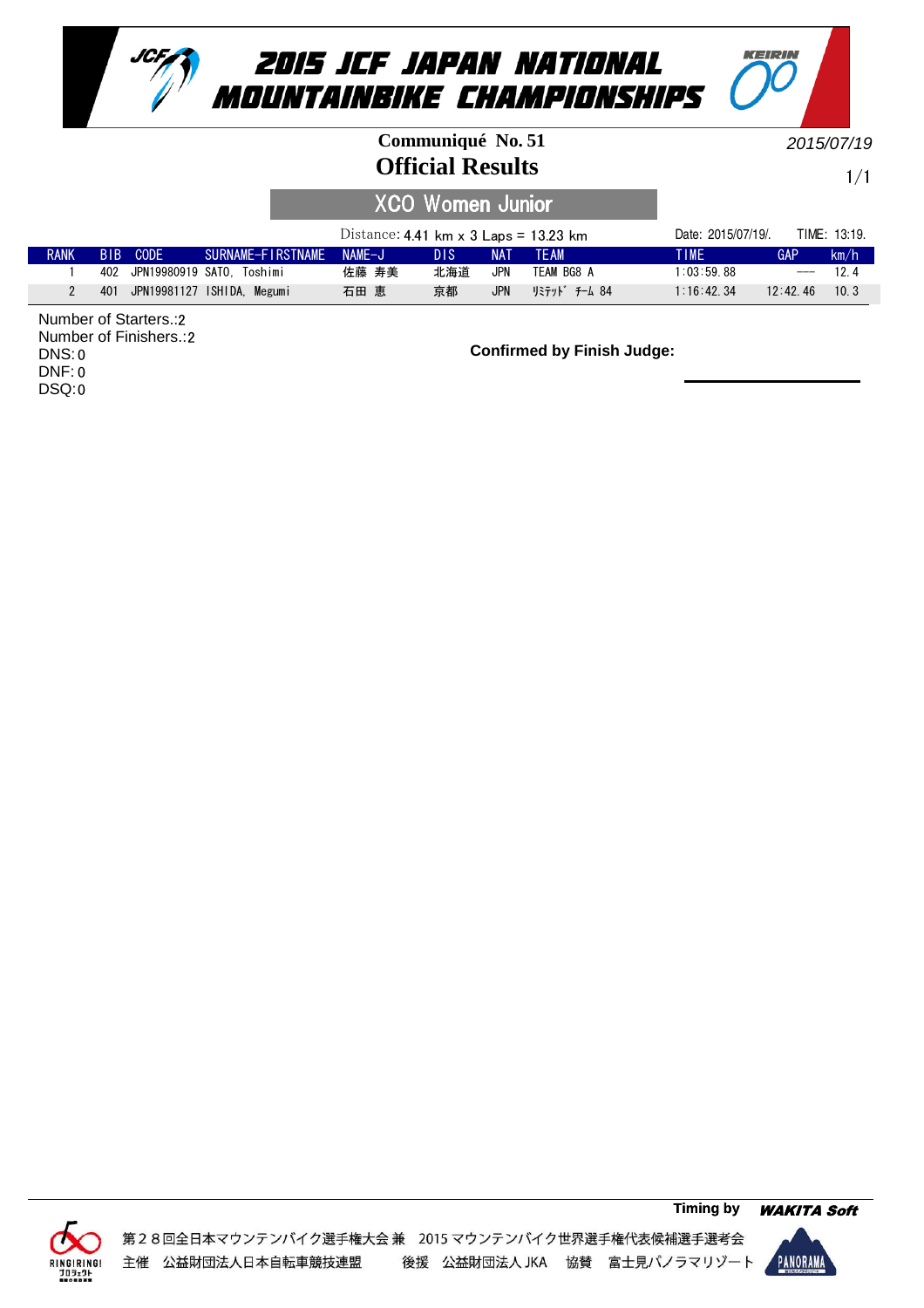

#### **Official Results Communiqué No. 52**

2015/07/19

KEIRIN

1/1

XCO Men U23

|              |                 |             |                                 | Distance: 4.41 km $\times$ 4 Laps = 17.64 km |      |            |                 | Date: 2015/07/19/ |            | TIME: 13:25. |
|--------------|-----------------|-------------|---------------------------------|----------------------------------------------|------|------------|-----------------|-------------------|------------|--------------|
| <b>RANK</b>  | B <sub>IB</sub> | <b>CODE</b> | SURNAME-FIRSTNAME               | $NAME-J$                                     | DIS. | <b>NAT</b> | <b>TEAM</b>     | <b>TIME</b>       | <b>GAP</b> | km/h         |
|              | 101             |             | JPN19940112 SAWADA. Toki        | 沢田 時                                         | 滋賀   | JPN        | Bridgestone A   | 1:02:46.11        | $---$      | 16.8         |
| $\mathbf{2}$ | 102             |             | JPN19930210 NAKAHARA. Yoshitaka | 中原 義貴                                        | 大阪   | <b>JPN</b> | BH RACING MTB   | 1:03:50.35        | 1:04.24    | 16.5         |
| 3            | 103             |             | JPN19940615 MAEDA. Kohei        | 前田 公平                                        | 東京   | JPN        | <b>BiORACER</b> | 1:04:32.60        | 1:46.49    | 16.3         |
| 4            | 104             |             | JPN19950405 YAMADA. Yoshiki     | 山田 誉史輝                                       | 長野   | <b>JPN</b> | SRAM/LITEC      | 1:07:39.35        | 4:53.24    | 15.6         |
| 5            | 111             |             | JPN19930718 MIYAUCHI. Wataru    | 宮内 渉                                         | 愛媛   | JPN        | jp sports tes   | 1:09:36.13        | 6:50.02    | 15.2         |
| 6            | 108             |             | JPN19960210 YAMAUCHI. Kensei    | 山内 健正                                        | 新潟   | <b>JPN</b> | 国際自然環境ア         | 1:09:53.21        | 7:07.10    | 15.1         |
| 7            | 105             |             | JPN19930916 NISHIDA. Shohei     | 西田 尚平                                        | 神奈川  | JPN        | GIANT STORE K   | 1:12:02.71        | 9:16.60    | 14.6         |
| 8            | 107             |             | JPN19960622 OKANO. Tatsuki      | 岡野 樹                                         | 大阪   | <b>JPN</b> | TEAM RINGO RO   | 1:14:34.70        | 11:48.59   | 14.1         |
| 9            | 106             |             | JPN19930906 TAKEMOTO. Sota      | 竹本 颯太                                        | 愛媛   | JPN        | Team TOC        | 1:17:53.95        | 15:07.84   | 13.5         |
| 10           | 110             |             | JPN19940718 TACHIBANA. Nobuki   | 橘 信基                                         | 東京   | <b>JPN</b> | Cyclery KIRIN   | 1:21:21.41        | 18:35.30   | 13.0         |
| 11           | 109             |             | JPN19950219 TABUCHI, Akira      | 田淵 昂                                         | 新潟   | JPN        | 国際自然環境7         |                   | $-1$ Lap   | 13.4         |

Number of Starters.:11 Number of Finishers.: 11 0 DNS: 0 DNF: 0 DSQ:



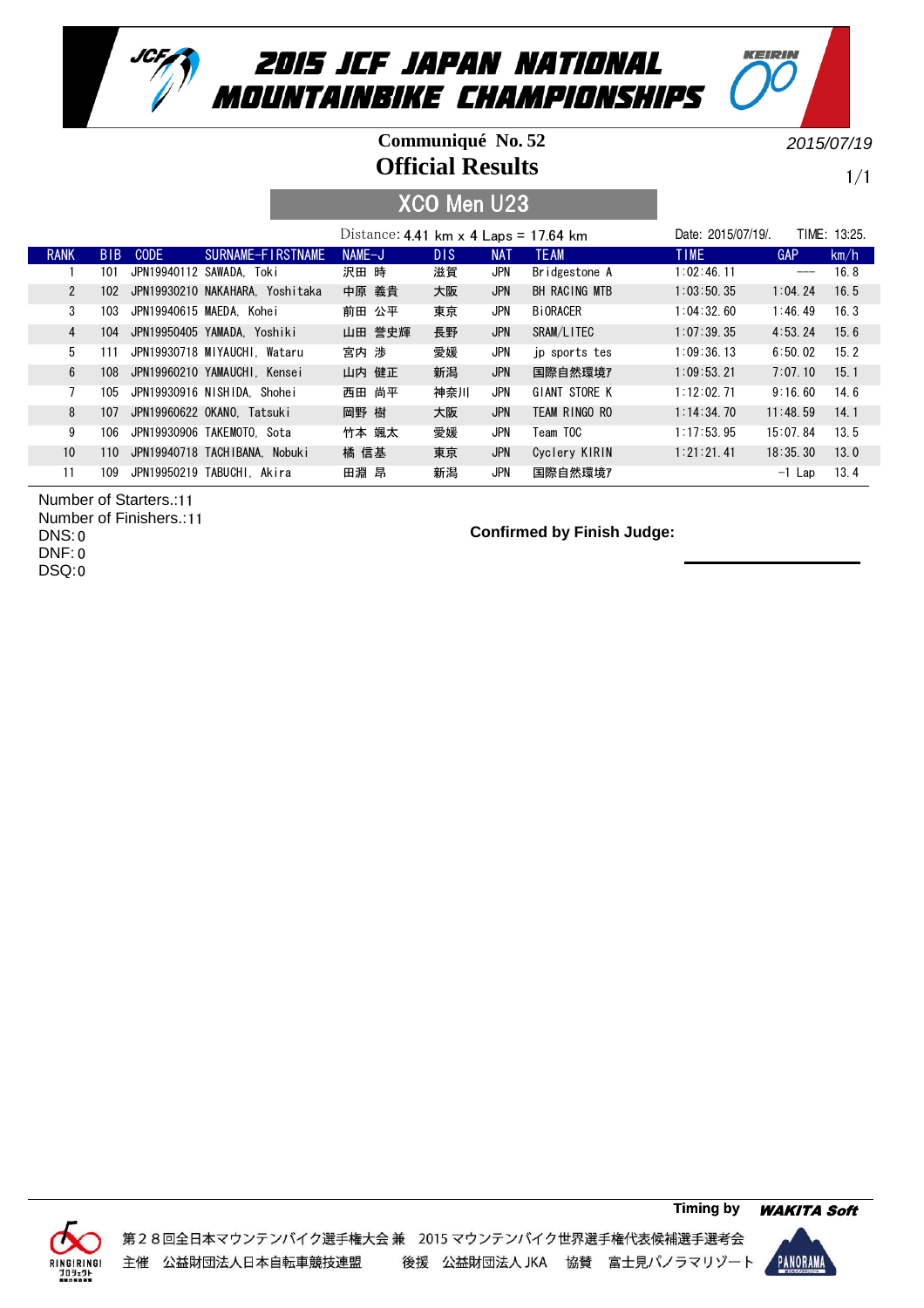

#### **Official Results Communiqué No. 53**

2015/07/19

KEIRIN

1/1

## XCO Women Elite

|                 |                 |               |                                  | Distance: 4.41 km $\times$ 4 Laps = 17.64 km |      |            |                   | Date: 2015/07/19/. |            | TIME: 13:37. |
|-----------------|-----------------|---------------|----------------------------------|----------------------------------------------|------|------------|-------------------|--------------------|------------|--------------|
| <b>RANK</b>     | B <sub>IB</sub> | <b>CODE</b>   | SURNAME-FIRSTNAME                | NAME-J                                       | DIS. | <b>NAT</b> | <b>TEAM</b>       | <b>TIME</b>        | <b>GAP</b> | km/h         |
|                 |                 | 2 JPN19830401 | SUEMASA, Mio                     | 末政 実緒                                        | 兵庫   | JPN        | SRAM/LITEC        | 1:17:45.57         |            | 13.6         |
| $\overline{2}$  |                 |               | 3 JPN19700524 KOBAYASHI, Kanako  | 小林 可奈子                                       | 長野   | JPN        | MTBクラブ安曇野         | 1:18:23.37         | 37.80      | 13.5         |
| 3               |                 |               | JPN19910425 YONAMINE, Eri        | 與那嶺 恵理                                       | 茨城   | JPN        | サクソバンクFX証券        | 1:20:04.97         | 2:19.40    | 13.2         |
| $\overline{4}$  |                 |               | 5 JPN19780427 CAREY, Mieko       | クリー 美枝子                                      | 埼玉   | <b>JPN</b> | Carey             | 1:20:47.15         | 3:01.58    | 13.1         |
| 5               |                 |               | 4 JPN19651030 NAKAGOME. Yukari   | 中込 由香里                                       | 長野   | JPN        | maillot SY-Na     | 1:21:54.24         | 4:08.67    | 12.9         |
| 6               |                 |               | 7 JPN19941016 AINOTA, Seika      | 相野田 静香                                       | 長野   | <b>JPN</b> | SRAM/LITEC RI     | 1:28:20.91         | 10:35.34   | 11.9         |
| $\overline{7}$  |                 |               | 6 JPN19800417 HASHIGUCHI. Yoko   | 橋口 陽子                                        | 東京   | JPN        | <b>TEAM ワダ チヤ</b> | 1:29:09.85         | 11:24.28   | 11.8         |
| 8               |                 |               | 9 JPN19960620 NAKASHIMA, Takaho  | 中島 崚歩                                        | 三重   | JPN        | maillot SY-Na     | 1:30:31.92         | 12:46.35   | 11.6         |
| 9               |                 |               | 8 JPN19740209 SUZUKI. Mikako     | 鈴木 美香子                                       | 東京   | JPN        | Cyclery KIRIN     | 1:35:04.36         | 17:18.79   | 11.1         |
| 10 <sup>°</sup> |                 |               | 13 JPN19691031 KANOU, Naoko      | 加納 尚子                                        | 三重   | <b>JPN</b> | ストラーダ レーシング       |                    | $-1$ Lap   | 11.3         |
| 11              |                 |               | 14 JPN19820617 SAITO. Kasumi     | 斉藤 佳寿実                                       | 神奈川  | JPN        | Rise-Ride 202     |                    | $-1$ Lap   | 11.1         |
| 12              | 10 <sup>1</sup> |               | JPN19780108 KAWASAKI. Michiko    | 川崎 路子                                        | 静岡   | <b>JPN</b> | USM               |                    | $-1$ Lap   | 10.9         |
| 13              |                 |               | 12 JPN19860120 SHIGEKANE, Miyuki | 重兼 みゆき                                       | 愛媛   | JPN        | 焼鳥山鳥R             |                    | $-2$ Laps  | 10.6         |
| D. N. S.        | 11              |               | JPN19701223 HIROSE. Yuki         | 広瀬 由紀                                        | 神奈川  | <b>JPN</b> | <b>PAXPROJECT</b> |                    |            |              |

Number of Starters.: 13 Number of Finishers.: 13 DNS: 1 0 DNF: 0 DSQ:



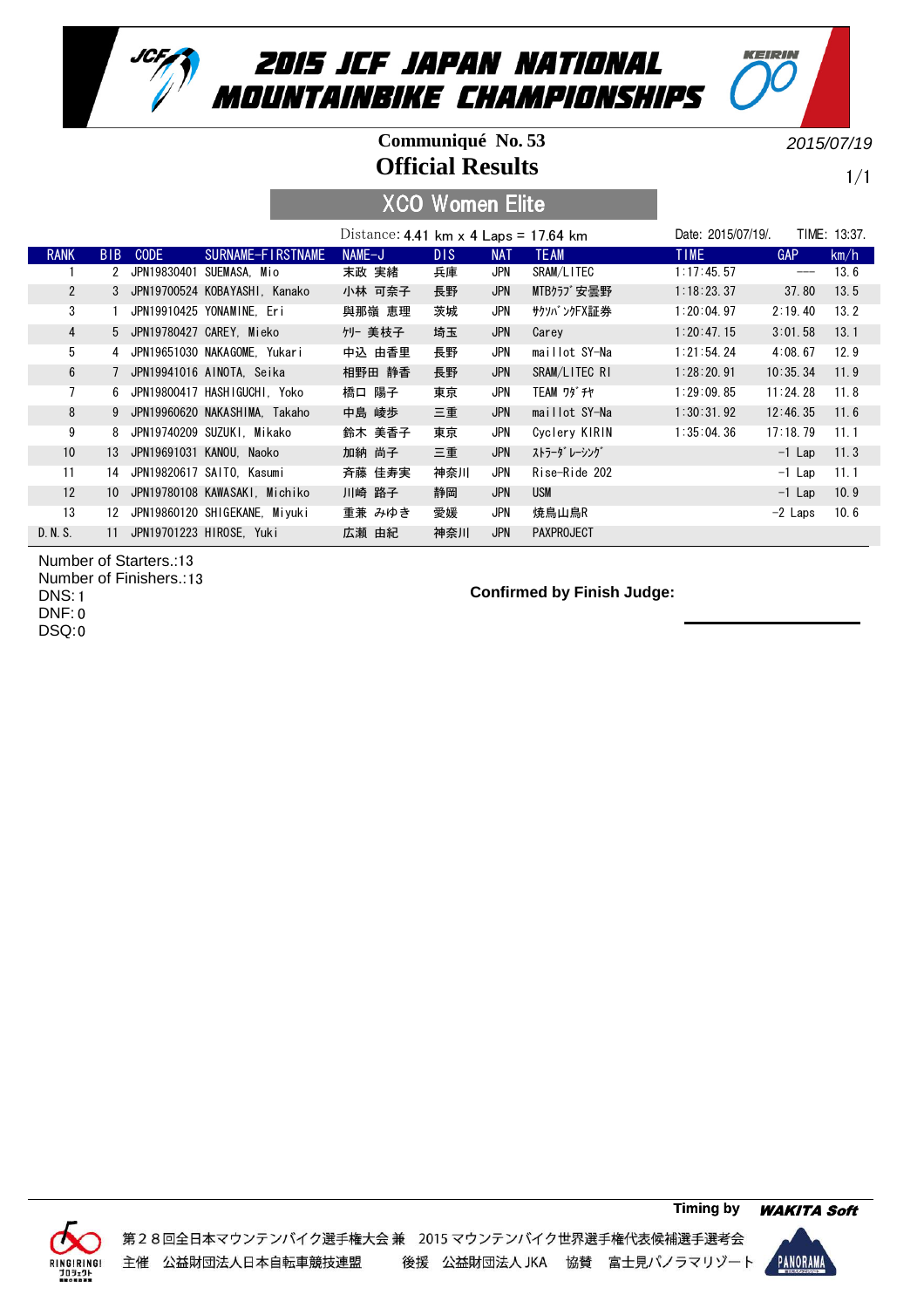

#### **Official Results Communiqué No. 54**

2015/07/19

KEIRIN

1/3

XCO Men Elite

|                |                 |                           |                                          | Distance: 4.41 km $\times$ 6 Laps = 26.46 km |            |            |                    | Date: 2015/07/19/. | TIME: 15:52. |      |
|----------------|-----------------|---------------------------|------------------------------------------|----------------------------------------------|------------|------------|--------------------|--------------------|--------------|------|
| <b>RANK</b>    | B <sub>IB</sub> | <b>CODE</b>               | SURNAME-FIRSTNAME                        | NAME-J                                       | <b>DIS</b> | <b>NAT</b> | <b>TEAM</b>        | <b>TIME</b>        | GAP          | km/h |
| $\overline{1}$ |                 |                           | 2 JPN19850820 YAMAMOTO, Kohei            | 山本 幸平                                        | 北海道        | JPN        | TREK FACTORY       | 1:32:40.82         | $-\!-\!$     | 17.1 |
| $\overline{2}$ |                 |                           | 1 JPN19781106 TAKEI, Kyosuke             | 武井 亨介                                        | 茨城         | <b>JPN</b> | FORZA · YONEX      | 1:35:55.49         | 3:14.67      | 16.5 |
| 3              |                 | 4 JPN19800930 SAITO, Ryo  |                                          | 斉藤 亮                                         | 長野         | <b>JPN</b> | Bridgestone A      | 1:36:00.09         | 3:19.27      | 16.5 |
| 4              |                 |                           | 3 JPN19870515 HIRANO, Seiya              | 平野 星矢                                        | 長野         | <b>JPN</b> | Bridgestone A      | 1:37:10.66         | 4:29.84      | 16.3 |
| 5              |                 |                           | 6 JPN19800624 ONDA, Yuuichi              | 恩田 祐一                                        | 新潟         | <b>JPN</b> | BH RACING MTB      | 1:39:34.67         | 6:53.85      | 15.9 |
| 6              |                 |                           | 7 JPN19760115 KADOTA, Motoshi            | 門田 基志                                        | 愛媛         | <b>JPN</b> | TEAM GIANT         | 1:40:32.78         | 7:51.96      | 15.7 |
| 7              |                 |                           | 5 JPN19860109 ONODERA, Ken               | 小野寺 健                                        | 神奈川        | <b>JPN</b> | MIYATA-MERIDA      | 1:40:55.01         | 8:14.19      | 15.7 |
| 8              | 31              |                           | JPN19801122 OGASA, Takahiro              | 小笠原 崇裕                                       | 東京         | <b>JPN</b> | The Bike Jour      | 1:41:50.73         | 9:09.91      | 15.5 |
| 9              | 10              |                           | JPN19911110 MATSU0, Jun                  | 松尾 純                                         | 神奈川        | JPN        | MIYATA-MERIDA      | 1:42:24.22         | 9:43.40      | 15.5 |
| 10             | 14              |                           | JPN19820215 SHINAGAWA, Masahiro          | 品川 真寛                                        | 神奈川        | <b>JPN</b> | TEAM YOUCAN        | 1:42:40.23         | 9:59.41      | 15.4 |
| 11             |                 |                           | 9 JPN19750916 OBUCHI, Koki               | 大渕 宏紀                                        | 大阪         | JPN        | DECOJA RACING      | 1:42:40.51         | 9:59.69      | 15.4 |
| 12             | 19              |                           | JPN19841205 HAMA, Yoshitaka              | 濱 由嵩                                         | 石川         | <b>JPN</b> | FOCUS XC JAPA      | 1:43:23.64         | 10:42.82     | 15.3 |
| 13             | 16              |                           | JPN19740916 GOUDA, Masayuki              | 合田 正之                                        | 東京         | JPN        | cycleclub3UP       | 1:43:42.55         | 11:01.73     | 15.3 |
| 14             |                 |                           | 12 JPN19720108 SHIROTA, Kazuaki          | 代田 和明                                        | 千葉         | <b>JPN</b> | <b>PAXPROJECT</b>  | 1:44:38.85         | 11:58.03     | 15.1 |
| 15             | 21              |                           | JPN19790617 YOROZUYA, Kazuya             | 萬谷 和也                                        | 山口         | <b>JPN</b> | FUJIMOTO FARM      | 1:44:55.39         | 12:14.57     | 15.1 |
| 16             | 11              |                           | JPN19830723 SATOU, Seiji                 | 佐藤 誠示                                        | 埼玉         | <b>JPN</b> | <b>USM</b>         | 1:44:59.54         | 12:18.72     | 15.1 |
| 17             | 13              |                           | JPN19880428 YAMADA, Tsukasa              | 山田 主                                         | 長野         | <b>JPN</b> | <b>TEAM SCOTT</b>  | 1:51:30.42         | 18:49.60     | 14.2 |
| 18             |                 |                           | 82 JPN19860114 SHIMADA, Makoto           | 島田 真琴                                        | 東京         | <b>JPN</b> | シマノドリンキング A        |                    | $-1$ Lap     | 15.0 |
| 19             |                 |                           | 34 JPN19711119 KAMIYA, Tomoaki           | 神谷 知明                                        | 東京         | JPN        | Team T-SERV.       |                    | $-1$ Lap     | 15.0 |
| 20             | 8               |                           | JPN19760602 MATSUMOTO, Shun              |                                              |            |            |                    |                    |              |      |
|                |                 |                           |                                          | 松本 駿                                         | 長野         | <b>JPN</b> | TEAM SCOTT         |                    | $-1$ Lap     | 15.0 |
| 21             | 20              |                           | JPN19641208 KOBAYASHI, Sei               | 小林 聖                                         | 長野         | JPN        | スワコレーシング チーム       |                    | $-1$ Lap     | 14.9 |
| 22             | 89              |                           | JPN19780928 MARUYAMA, Atsushi            | 丸山 厚                                         | 長野         | <b>JPN</b> | BOMA RACING        |                    | $-1$ Lap     | 14.9 |
| 23             | 48              |                           | JPN19770408 ESHITA, Kentaro              | 江下 健太郎                                       | 福岡         | <b>JPN</b> | エスヘ゜ランス・スタージ゛      |                    | $-1$ Lap     | 14.9 |
| 24             | 15              |                           | JPN19780610 SUZUKI, Tomoyuki             | 鈴木 智之                                        | 神奈川        | <b>JPN</b> | Cyclery KIRIN      |                    | $-1$ Lap     | 14.9 |
| 25             | 18              |                           | JPN19871112 SUZUKI, Yoshinori            | 鈴木 禄徳                                        | 千葉         | JPN        | PAXPROJECT         |                    | $-1$ Lap     | 14.8 |
| 26             | 17 <sup>2</sup> |                           | JPN19780529 HASHIGUCHI, Junichiro 橋口 潤一郎 |                                              | 東京         | <b>JPN</b> | <b>TEAM ワダ チヤ</b>  |                    | $-1$ Lap     | 14.8 |
| 27             | 85              |                           | JPN19751102 SHIBATA, Kentaro             | 柴田 健太郎                                       | 福岡         | JPN        | Q-MIX SHIBAKE      |                    | $-1$ Lap     | 14.8 |
| 28             | 50              |                           | JPN19880308 IZAWA, Yuudai                | 伊澤 優大                                        | 滋賀         | <b>JPN</b> | 京都 岩井商会            |                    | $-1$ Lap     | 14.8 |
| 29             | 26              |                           | JPN19711006 AZECHI, Toshiya              | 畦地 利哉                                        | 岐阜         | <b>JPN</b> | e-Bridge VeLO      |                    | $-1$ Lap     | 14.8 |
| 30             | 33              |                           | JPN19770302 SAITO, Tomohiro              | 斎藤 朋寛                                        | 神奈川        | <b>JPN</b> | RIDELIFE GIAN      |                    | $-1$ Lap     | 14.8 |
| 31             | 28              |                           | JPN19821110 FUJIKAWA, Masato             | 藤川 正人                                        | 滋賀         | JPN        | 京都 岩井商会            |                    | $-1$ Lap     | 14.7 |
| 32             | 36              |                           | JPN19780506 YAMANAKA, Shin               | 山中 真                                         | 愛知         | <b>JPN</b> | MilePost BMC       |                    | $-1$ Lap     | 14.7 |
| 33             |                 | 30 JPN19710529 ONO, Ryota |                                          | 小野 良太                                        | 兵庫         | <b>JPN</b> | Sonic-Racing       |                    | $-1$ Lap     | 14.5 |
| 34             |                 |                           | 44 JPN19771213 KUNII, Toshio             | 國井 敏夫                                        | 千葉         | <b>JPN</b> | MilePost BMC       |                    | $-1$ Lap     | 14.3 |
| 35             | 27              |                           | JPN19841220 NAGASATO, Satoshi            | 長里 諭                                         | 愛知         | JPN        | 自転車村R              |                    | $-2$ Laps    | 14.7 |
| 36             | 29              |                           | JPN19690111 SHINJI, Kubo                 | 久保 伸次                                        | 京都         | <b>JPN</b> | 京都 岩井商会            |                    | $-2$ Laps    | 14.6 |
| 37             | 42              |                           | JPN19771007 KITAJIMA, Atsushi            | 北島 篤志                                        | 東京         | <b>JPN</b> | Cyclery KIRIN      |                    | $-2$ Laps    | 14.6 |
| 38             | 25              |                           | JPN19740916 FURUSAKI, Jun                | 古崎 潤                                         | 大阪         | <b>JPN</b> | DECOJA RACING      |                    | $-2$ Laps    | 14.5 |
| 39             | 32              |                           | JPN19800728 YAMANISHI, Kenji             | 山西 健司                                        | 栃木         | JPN        | <b>f-ム埼玉県人</b>     |                    | $-2$ Laps    | 14.5 |
| 40             | 41              |                           | JPN19770309 TAKEI, Reona                 | 武井 怜緒奈                                       | 愛知         | <b>JPN</b> | FUKAYA RACING      |                    | $-2$ Laps    | 14.5 |
| 41             | 46              |                           | JPN19861117 YISHIMIZU, Toui              | 吉水 統威                                        | 滋賀         | JPN        | 京都 岩井商会            |                    | $-2$ Laps    | 14.4 |
| 42             | 68              |                           | JPN19850410 IWATA, Yuki                  | 岩田 祐樹                                        | 愛知         | <b>JPN</b> | f-436隊             |                    | $-2$ Laps    | 14.4 |
| 43             | 45              |                           | JPN19850828 MURAKAMI, Jumpei             | 村上 純平                                        | 東京         | JPN        | <b>TEAM YOUCAN</b> |                    | $-2$ Laps    | 14.4 |
| 44             | 23              |                           | JPN19880203 SAWAKI, Norio                | 澤木 紀雄                                        | 東京         | <b>JPN</b> | Team T-SERV.       |                    | $-2$ Laps    | 14.3 |
| 45             | 53              |                           | JPN19900201 MIYAUCHI, Tsubasa            | 宮内 翼                                         | 愛媛         | <b>JPN</b> | ECW RT             |                    | $-2$ Laps    | 14.3 |
| 46             |                 |                           | 24 JPN19620102 ARIMOCHI, Masahito        | 有持 真人                                        | 神奈川        | <b>JPN</b> | Team ARI           |                    | $-3$ Laps    | 14.3 |
|                |                 |                           |                                          |                                              |            |            |                    |                    |              |      |





**Timing by** WAKITA Soft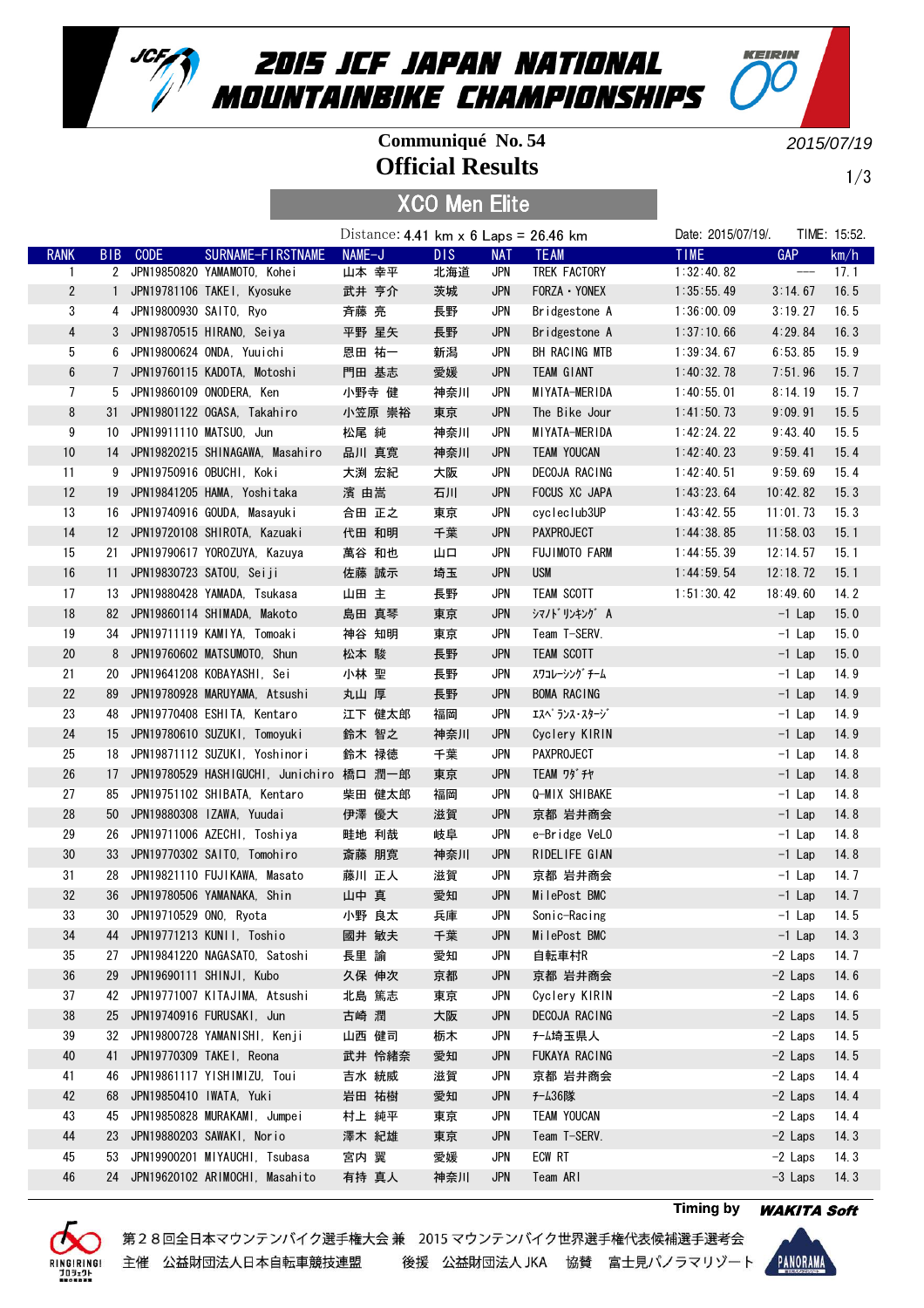

## **Official Results Communiqué No. 54**

KEIRIN

2/3

2015/07/19

XCO Men Elite

|             |                 |                            |                                   |        |             |            |                   | Date: 2015/07/19/. |            | TIME: 15:52. |
|-------------|-----------------|----------------------------|-----------------------------------|--------|-------------|------------|-------------------|--------------------|------------|--------------|
| <b>RANK</b> | B <sub>IB</sub> | <b>CODE</b>                | SURNAME-FIRSTNAME                 | NAME-J | <b>DIS</b>  | <b>NAT</b> | <b>TEAM</b>       | <b>TIME</b>        | <b>GAP</b> | km/h         |
| 47          | 56              |                            | JPN19721204 OHASHI, Naoya         | 大橋 尚哉  | 千葉          | <b>JPN</b> | bbs.xc.jp         |                    | $-3$ Laps  | 14.2         |
| 48          | 87              |                            | JPN19880427 KAWAMURA, Makoto      | 川村 誠   | 京都          | <b>JPN</b> | スクミズ マシンワークス      |                    | $-3$ Laps  | 14.2         |
| 49          | 52              |                            | JPN19790516 SHOGO, Sakai          | 堺 章吾   | 長野          | <b>JPN</b> | パ ワースポ ーツ・SIC     |                    | -3 Laps    | 14.2         |
| 50          | 49              |                            | JPN19741019 SHIGE, Yuichi         | 重 由一   | 東京          | <b>JPN</b> | <b>ナカザワジム XCO</b> |                    | $-3$ Laps  | 14.2         |
| 51          | 40              |                            | JPN19740228 EZAKI, Takanori       | 江崎 孝徳  | 愛知          | <b>JPN</b> | WESTBERG/ProR     |                    | -3 Laps    | 14.1         |
| 52          | 61              |                            | JPN19880123 NAGASATO, Masaya      | 長里 雅也  | 愛知          | <b>JPN</b> | 自転車村R             |                    | $-3$ Laps  | 14.1         |
| 53          | 37              |                            | JPN19760222 SAMATA, Masato        | 佐復 真人  | 茨城          | JPN        | WildBoars         |                    | $-3$ Laps  | 14.1         |
| 54          | 43              |                            | JPN19651013 KITTA, Junichiro      | 橘田 淳一郎 | 東京          | <b>JPN</b> | TEAMユキリン          |                    | $-3$ Laps  | 14.1         |
| 55          | 71              |                            | JPN19740515 YAMANE, Kazutaka      | 山根 一貴  | 静岡          | JPN        | ナカザ ワジ ム XCO      |                    | $-3$ Laps  | 14.1         |
| 56          | 39              |                            | JPN19750308 OKUDA, Akihisa        | 奥田 晃久  | 愛知          | <b>JPN</b> | SNG               |                    | $-3$ Laps  | 14.0         |
| 57          | 63              |                            | JPN19910123 KISIMOTO, Naoki       | 岸本 直樹  | 兵庫          | <b>JPN</b> | Sonic-Racing      |                    | $-3$ Laps  | 14.0         |
| 58          | 78              |                            | JPN19720126 HIGAKI, Ryouichi      | 檜垣 良一  | 愛媛          | <b>JPN</b> | 焼鳥山鳥R             |                    | $-3$ Laps  | 14.0         |
| 59          | 86              |                            | JPN19800331 MATSUO, Shinichi      | 松尾 真一  | 大分          | <b>JPN</b> | クランクシャフトのオカモ      |                    | $-3$ Laps  | 14.0         |
| 60          | 75              |                            | JPN19660214 HATORI, Kazushige     | 羽鳥 和重  | 埼玉          | <b>JPN</b> | cycleclub3UP      |                    | -3 Laps    | 13.9         |
| 61          | 54              |                            | JPN19631112 MAKINO, Hajime        | 牧野 元   | 東京          | JPN        | Team ARI          |                    | $-3$ Laps  | 13.9         |
| 62          | 84              |                            | JPN19800905 AYABE, Takeaki        | 綾部 勇成  | <b>JPCA</b> | <b>JPN</b> | AISAN RACING      |                    | $-3$ Laps  | 13.9         |
| 63          | 83              |                            | JPN19770227 SUZUKI, Yuichi        | 鈴木 祐一  | 東京          | JPN        | Rise-Ride 202     |                    | $-3$ Laps  | 13.8         |
| 64          | 57              |                            | JPN19721011 KUNIYOSHI, Masanori   | 國吉 正紀  | 石川          | <b>JPN</b> | BRIDLER JD共       |                    | $-3$ Laps  | 13.8         |
| 65          | 79              |                            | JPN19911207 IZAWA, Koudai         | 伊澤 広大  | 滋賀          | <b>JPN</b> | 京都 岩井商会           |                    | $-3$ Laps  | 13.7         |
| 66          | 80              |                            | JPN19800813 MARUYAMA, Kenji       | 丸山 兼児  | 長野          | <b>JPN</b> | <b>CLAMP</b>      |                    | $-3$ Laps  | 13.7         |
| 67          | 65              |                            | JPN19650528 SAWADA, Yasuyuki      | 澤田 泰征  | 東京          | JPN        | VOLCA転倒虫          |                    | $-3$ Laps  | 13.7         |
| 68          | 62              |                            | JPN19790606 NAKAEGAWA, Jun        | 中江川 純  | 神奈川         | <b>JPN</b> | medalla           |                    | $-3$ Laps  | 13.7         |
| 69          | 35              | JPN19810413 TOYA, Ryoji    |                                   | 戸谷 亮司  | 長野          | <b>JPN</b> | SAKURA Bike S     |                    | $-3$ Laps  | 13.7         |
| 70          | 66              |                            | JPN19891201 SHIMOYAMA, Seiichi    | 霜山 誠一  | 福島          | <b>JPN</b> | PAXPROJECT        |                    | $-3$ Laps  | 13.6         |
| 71          | 76              |                            | JPN19761122 KASHIWAZAKI, Yasunori | 柏崎 裕紀  | 群馬          | <b>JPN</b> | RIDE to FUN       |                    | $-3$ Laps  | 13.6         |
| 72          | 67              |                            | JPN19830803 TSUJI, Yousuke        | 辻 陽介   | 神奈川         | <b>JPN</b> | HEART VIEW        |                    | $-3$ Laps  | 13.5         |
| 73          | 73              |                            | JPN19790818 MUNEYASU, Yuusuke     | 棟保 祐介  | 滋賀          | JPN        | 京都 岩井商会           |                    | $-3$ Laps  | 13.5         |
| 74          | 55              |                            | JPN19740615 MASAI, Ryoichi        | 政井 亮一  | 東京          | <b>JPN</b> | <b>TEAM ワダ チヤ</b> |                    | $-3$ Laps  | 13.4         |
| 75          | 70              |                            | JPN19840613 NAGATANI, Tomohiro    | 長谷 友博  | 兵庫          | JPN        | Sonic-Racing      |                    | $-3$ Laps  | 13.4         |
| 76          | 59              |                            | JPN19760813 KUCHIKI, Satoru       | 朽木 聡   | 栃木          | <b>JPN</b> | K-Blood Racin     |                    | $-3$ Laps  | 13.4         |
| 77          | 74              |                            | JPN19700725 TAKAHASHI, Masashi    | 高橋 雅志  | 愛媛          | <b>JPN</b> | 焼鳥山鳥R             |                    | $-3$ Laps  | 13.3         |
| 78          | 81              |                            | JPN19711115 HIROSHI, Yoshizawa    | 吉澤 博   | 京都          | <b>JPN</b> | 京都 岩井商会           |                    | $-3$ Laps  | 13.2         |
| 79          |                 | 51 JPN19850105 TABATA, Ryo |                                   | 多端 亮   | 奈良          | <b>JPN</b> | DECOJA RACING     |                    | $-3$ Laps  | 13.2         |
| 80          | 60              |                            | JPN19750312 ADACHI, Fumio         | 足立 文夫  | 神奈川         | <b>JPN</b> | PAXPROJECT        |                    | -4 Laps    | 13.2         |
| 81          | 58              |                            | JPN19750329 HASHIMOTO, Masaki     | 橋本 賢毅  | 東京          | JPN        | <b>USM</b>        |                    | -4 Laps    | 13.0         |
| 82          | 72              |                            | JPN19701027 KOMORI, Seiji         | 小森 誠司  | 京都          | <b>JPN</b> | 京都 岩井商会           |                    | -4 Laps    | 12.0         |
| 83          | 38              |                            | JPN19730426 ISHIGURO, Tomoki      | 石黒 大樹  | 山形          | JPN        | PAXPROJECT        |                    | -4 Laps    | 11.5         |
| 84          | 64              |                            | JPN19700818 NOZAKI, Hideki        | 野嵜 英樹  | 東京          | <b>JPN</b> | NOZAC サンメリット      |                    | $-4$ Laps  | 10.4         |
| 85          | 22              |                            | JPN19840621 HIRAGA, Toshirou      | 平賀 俊郎  | 愛知          | JPN        | サッサーズ             |                    | -4 Laps    | 9.8          |
| D. N. F.    | 88              |                            | JPN19631202 KOSAKA, Masanori      | 小坂 正則  | 長野          | <b>JPN</b> | スワコレーシング チーム      |                    |            |              |
| D. N. S.    | 47              |                            | JPN19750114 HACHISUKA, Tomoya     | 蜂須賀 智也 | 愛知          | <b>JPN</b> | CLT BUCYO COF     |                    |            |              |
| D. N. S.    | 69              |                            | JPN19870901 YANAI, Shuhei         | 箭内 秀平  | 東京          | <b>JPN</b> | 日本ろう自転            |                    |            |              |
| D. N. S.    | 77              |                            | JPN19650509 FUJIMOTO, Nobukazu    | 藤本 信和  | 長野          | <b>JPN</b> | チームサイクルマイント゛      |                    |            |              |